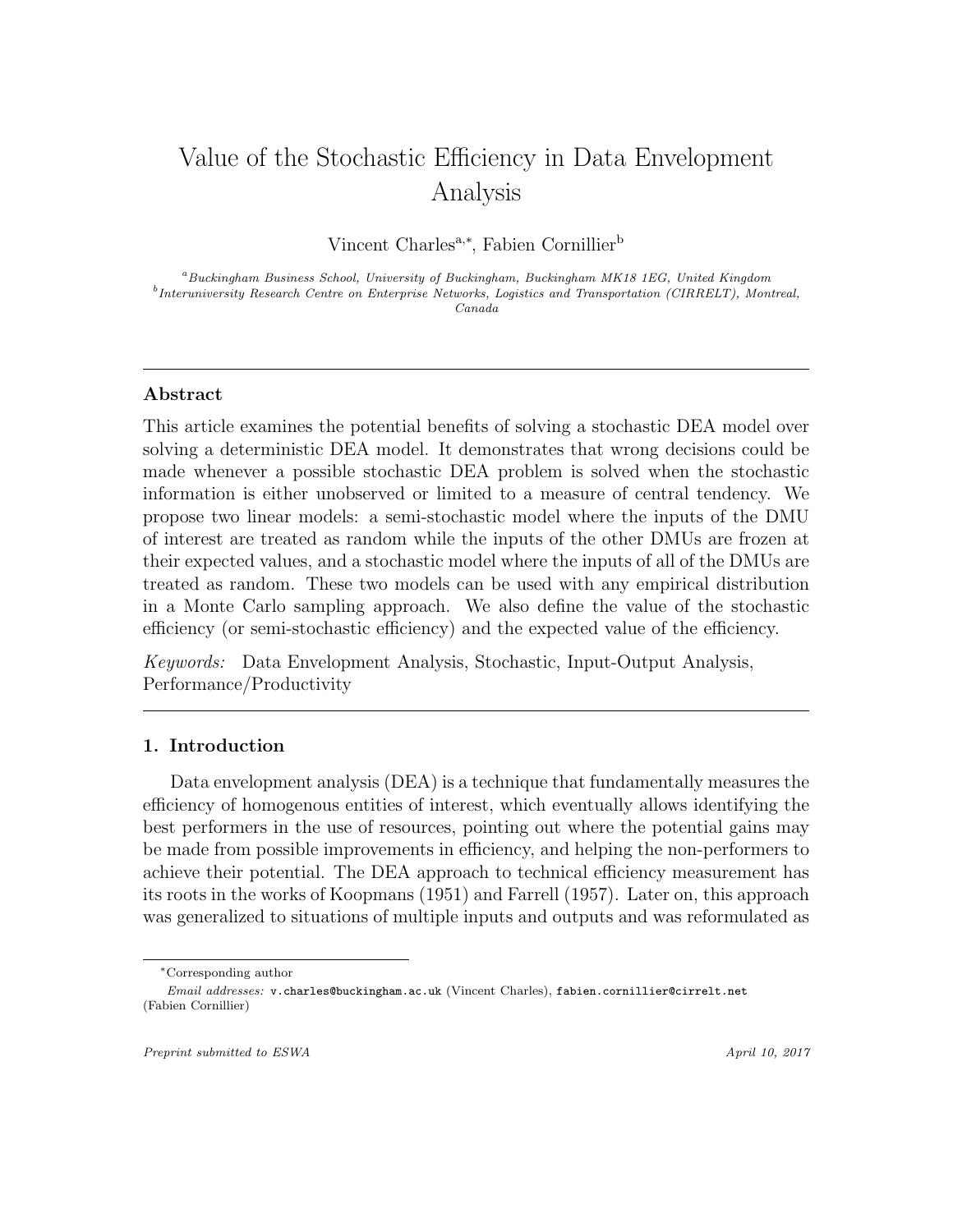a mathematical programming problem by [Charnes et al. \(1978,](#page-17-0) [1979,](#page-17-1) [1981\)](#page-17-2). Since then, many approaches have been developed to fulfill the requirement of real-life modeling, for instance, the additive models [\(Charnes and Cooper, 1984;](#page-17-3) [Charnes](#page-17-4) [et al., 1985\)](#page-17-4), the multiplicative models [\(Charnes et al., 1982,](#page-18-1) [1983\)](#page-18-2), the assurance region models [\(Thompson et al., 1986\)](#page-21-0), and the cone ratio models [\(Charnes et al.,](#page-17-5) [1989,](#page-17-5) [1990\)](#page-17-6). Furthermore, [Fried et al. \(2008\)](#page-18-3) edited a book on productive efficiency and productivity analysis, which encompassed over a decade of research from many known researchers in the field, such as [Thanassoulis et al. \(2008\)](#page-21-1) and [Fried et al.](#page-18-3) [\(2008\)](#page-18-3). Notable surveys in DEA have been proposed by [Charnes and Cooper \(1984\)](#page-17-3), [Charnes et al. \(1985\)](#page-17-4), [Banker et al. \(1989\)](#page-16-0), [Seiford and Thrall \(1990\)](#page-20-0), [Banker et al.](#page-16-1) [\(1994\)](#page-16-1), [Zhou et al. \(2008\)](#page-21-2), and [Liu et al. \(2013b](#page-20-1)[,a\)](#page-19-1).

Conventional DEA has been criticized for not allowing stochastic information to be incorporated in input and output data, which may, in turn, lead to the DEA efficiency measures to be sensitive to such information [\(Udhayakumar et al.,](#page-21-3) [2011\)](#page-21-3). In this context, in order to incorporate variations in inputs and outputs in the DEA analysis, [Sengupta \(1982\)](#page-20-2), for example, generalized the Charnes-Cooper-Rhodes [\(Charnes et al., 1981\)](#page-17-2) ratio model by defining the measure of efficiency of a DMU as the maximum of the sum of the expected ratio of weighted outputs to weighted inputs and a reliability function subject to several chance constraints. The concept of Stochastic Frontier Analysis was first proposed by [Aigner et al. \(1977\)](#page-16-2) and [Meeusen and van der Broeck \(1977\)](#page-20-3). [Banker and Maindiratta \(1992\)](#page-16-3) proposed a similar semi-parametric DEA model, which has been recently improved by [Kuosma](#page-19-2)[nen \(2008\)](#page-19-2), [Kuosmanen and Johnson \(2010\)](#page-19-3), [Kuosmanen and Kortelainen \(2012\)](#page-19-4), and [Kuosmanen et al. \(2015\)](#page-19-5). Based on the theory of chance-constrained programming, chance-constrained formulations of DEA were introduced by [Sengupta \(1989\)](#page-20-4) and [Desai and Schinnar \(1987\)](#page-18-4) in order to approach stochastic DEA. The chanceconstrained programming approach was also adapted in the Land-Lovell-Thore (LLT) model [\(Land et al., 1993\)](#page-19-6) and in the Olesen and Peterson (OP) model [\(Olesen and](#page-20-5) [Petersen, 1995\)](#page-20-5) to derive efficient frontiers that allow a part of the observed inputoutput combinations to be located on the wrong side of the frontiers. Furthermore, [Olesen \(2006\)](#page-20-6) developed a merged model between the LLT model and the OP model that combines attractive features of each. The integration of reliability constraints in the OP chance-constrained model has been recently proposed by [Wei et al. \(2014\)](#page-21-4). Additional aspects and applications of chance-constrained DEA models can be found in [Olesen and Petersen \(1995\)](#page-20-5), [Sueyoshi \(2000\)](#page-21-5), [Cooper et al. \(2002\)](#page-18-5), [Chen \(2002\)](#page-18-6), [Cooper et al. \(2004\)](#page-18-7), and [Talluri et al. \(2006\)](#page-21-6). Other contributions to the literature on stochastic DEA can be found in [Banker \(1986\)](#page-16-4), [Banker et al.](#page-16-5) [\(1987\)](#page-16-5), [Sengupta and](#page-20-7) [Sfeir \(1988\)](#page-20-7), [Banker \(1993\)](#page-16-6), [Huang and Li \(1996\)](#page-19-7), [Cooper et al. \(1998\)](#page-18-8), [Li \(1998\)](#page-19-8),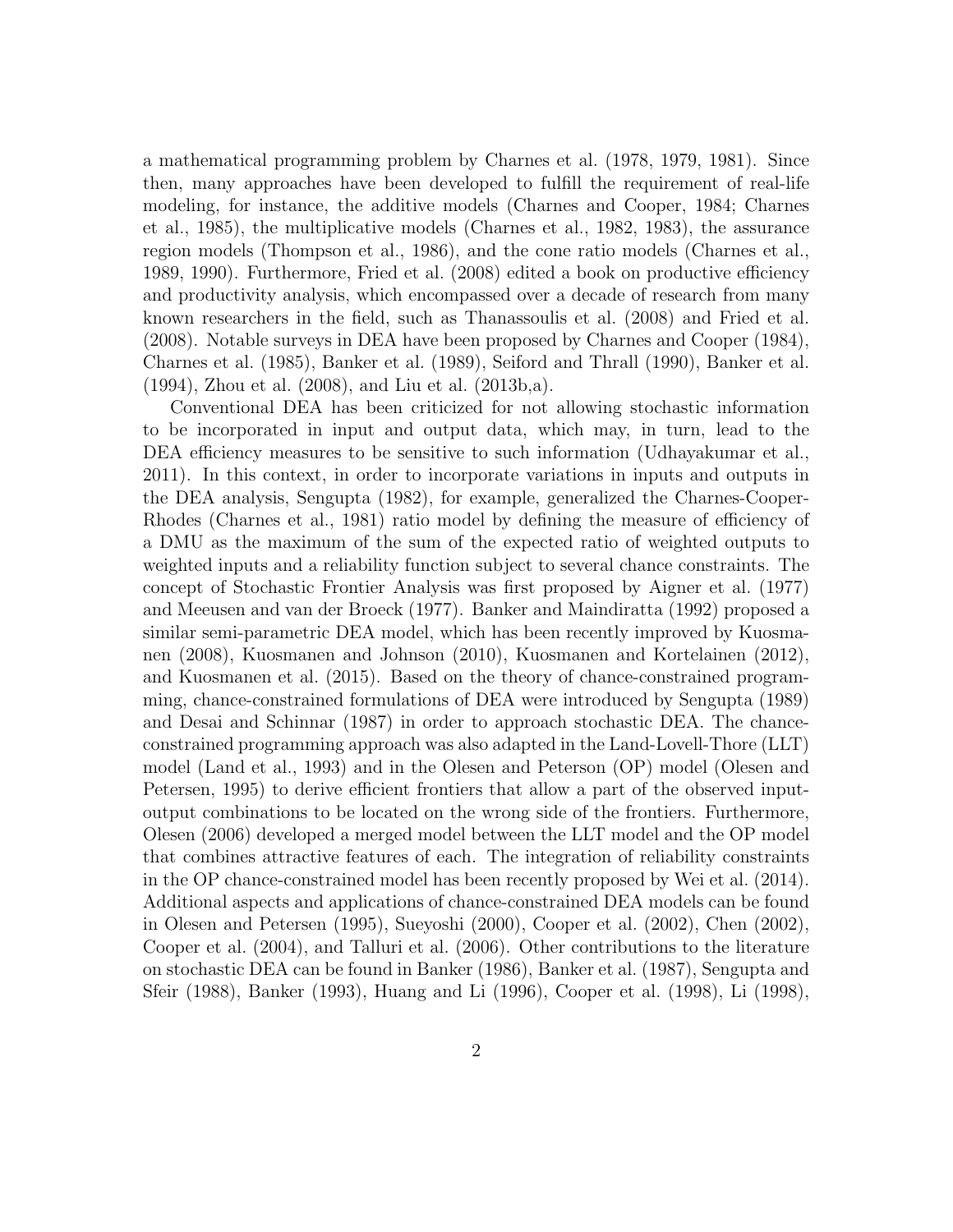[Sueyoshi \(2000\)](#page-21-5), [Huang and Li \(2001\)](#page-19-9), [Hall and Simar \(2002\)](#page-18-9), [Ruggiero \(2004\)](#page-20-8), [Simar \(2007\)](#page-20-9), and more recently in [Branda and Kopa \(2016\)](#page-16-7). Recent applications on DEA dealing with uncertain data can be found in [Udhayakumar](#page-21-3) et al. [\(2011\)](#page-21-3), [Charles \(2014\)](#page-17-7), [Brandouy et al. \(2015\)](#page-17-8), [Tsolas and Charles \(2015\)](#page-21-7) and [Charles and](#page-17-9) [Zavala \(2017\)](#page-17-9).

[Olesen and Petersen \(2015\)](#page-20-10) have provided a review of Stochastic Data Envelopment Analysis in which they categorize the extensions of DEA into three directions: (i) extensions where deviations from the deterministic frontier are considered as random variables, (ii) extensions that integrate the random noise due to measurement errors, sample noise, or specification errors, and (iii) extensions that consider the Production Possibility Sets as stochastic. In this review, the Management Science framework is also opposed to the econometric framework in relation to the conclusions that could be drawn from the results.

It is to be noted that the above approaches suffer from a major drawback: they call for a continuous probability distribution. In other words, while maintaining the model size intact, nonlinearities increase the complexity of the problem. In this article, we propose to overcome this drawback by means of a two-stage stochastic program in a Monte Carlo sampling approach that can be used with any empirical distribution. Based on the Management Science framework, two linear models are proposed: a semi-stochastic model where the inputs of the DMU of interest are treated as random while the inputs of the other DMUs are frozen at their expected values, and a stochastic model where the inputs of all of the DMUs are treated as random. We also define the value of the stochastic efficiency (or semi-stochastic efficiency) and the expected value of the efficiency. For the sake of simplicity, the proposed models only consider random inputs, the generalization to random inputs and outputs being straightforward. To our knowledge, a two-stage stochastic programming approach has not been dealt in the DEA literature.

## 2. Deterministic DEA model

Let  $J = \{DMU_j, j = 1, \ldots, n\}$  be a set of decision making units (DMUs). We consider the problem of evaluating the relative efficiency of the DMUs while transforming a set M of inputs and a set P of outputs, where the inputs  $m \in M$  for the DMU  $j \in J$  are denoted by the non-negative matrix  $\mathbf{X} = (x_{mj})_{|M| \times |J|}$ , and the outputs  $n \in N$  for the DMU  $j \in J$  are denoted by the non-negative matrix  $\mathbf{Y} = (y_{nj})_{|N| \times |J|}$ . The input and output data being known, the objective is to evaluate the performance of one of the DMUs, i.e., the DMU of interest designated as  $DMU_0$  and associated with the non-negative input and output vectors  $\mathbf{x}_0 = [x_{m0}]$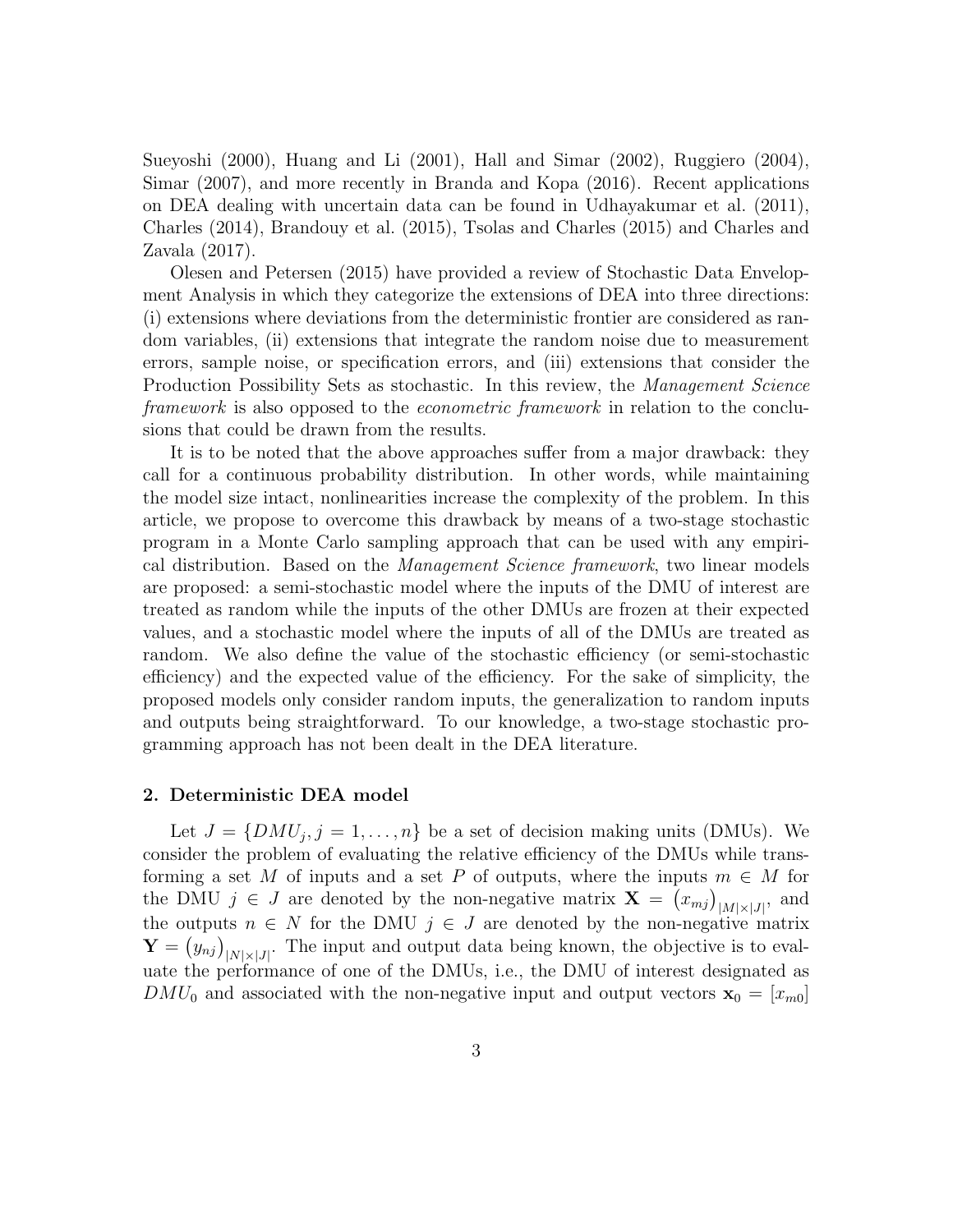and  $y_0 = [y_{n0}]$ . The dual problem to a linear programming reformulation of the original fractional programming problem, in line with the Banker-Charnes-Cooper input-oriented DEA model (BCC) [\(Banker et al., 1984\)](#page-16-8), is as follows:

$$
(P1) \qquad \min \quad \phi \tag{1}
$$

$$
\text{s.t.} \qquad \sum_{j \in J} y_{pj} \lambda_j \ge y_{p0}, \qquad \forall p \in P \tag{2}
$$

$$
\sum_{j \in J} x_{mj} \lambda_j \le \phi x_{m0}, \qquad \forall m \in M \tag{3}
$$

$$
\sum_{j \in J} \lambda_j = 1,\tag{4}
$$

$$
\lambda_j \ge 0, \qquad \forall j \in J \tag{5}
$$

where  $\lambda_j$  coefficients are called *structural variables*, and  $\phi$  is the so-called efficiency score, which lies in the closed interval [0, 1]. If  $\phi$  is less than one, a proportional reduction of all of the inputs is needed in order to reach the efficient frontier. This reduction is given by  $(1-\phi)\mathbf{x}_0$  which means that the projected unit given by  $(\mathbf{x}_0, \mathbf{y}_0)$ is weakly efficient in DEA terminology. No further radial reduction of all of the inputs is possible given the present amount of outputs. It is possible that, in order to be DEA-efficient, further individual reductions or increases in some inputs and outputs are required. To evaluate these mix-inefficiencies one needs to resort to an extra multifaceted BCC model, in which a non-Archimedean element has to be introduced in the model. The said non-Archimedean element guarantees that the sum of the slacks is always maximized without altering the value of the efficiency scores at the optimum. This condition, introduced by [Charnes et al. \(1979\)](#page-17-1), is needed in order to ensure that the projected unit belongs to the efficient frontier. If one wishes to discriminate between efficient and weakly efficient DMUs, then slack variables are introduced. In this case, the mathematical formulation of DEA, in line with the BCC model, is defined as follows:

$$
(P2) \qquad \min \quad \phi - \epsilon \left( \sum_{m \in M} s_m^- + \sum_{p \in P} s_p^+ \right) \tag{6}
$$

s.t. 
$$
\sum_{j \in J} y_{pj} \lambda_j - s_p^+ = y_{p0}, \qquad \forall p \in P
$$
 (7)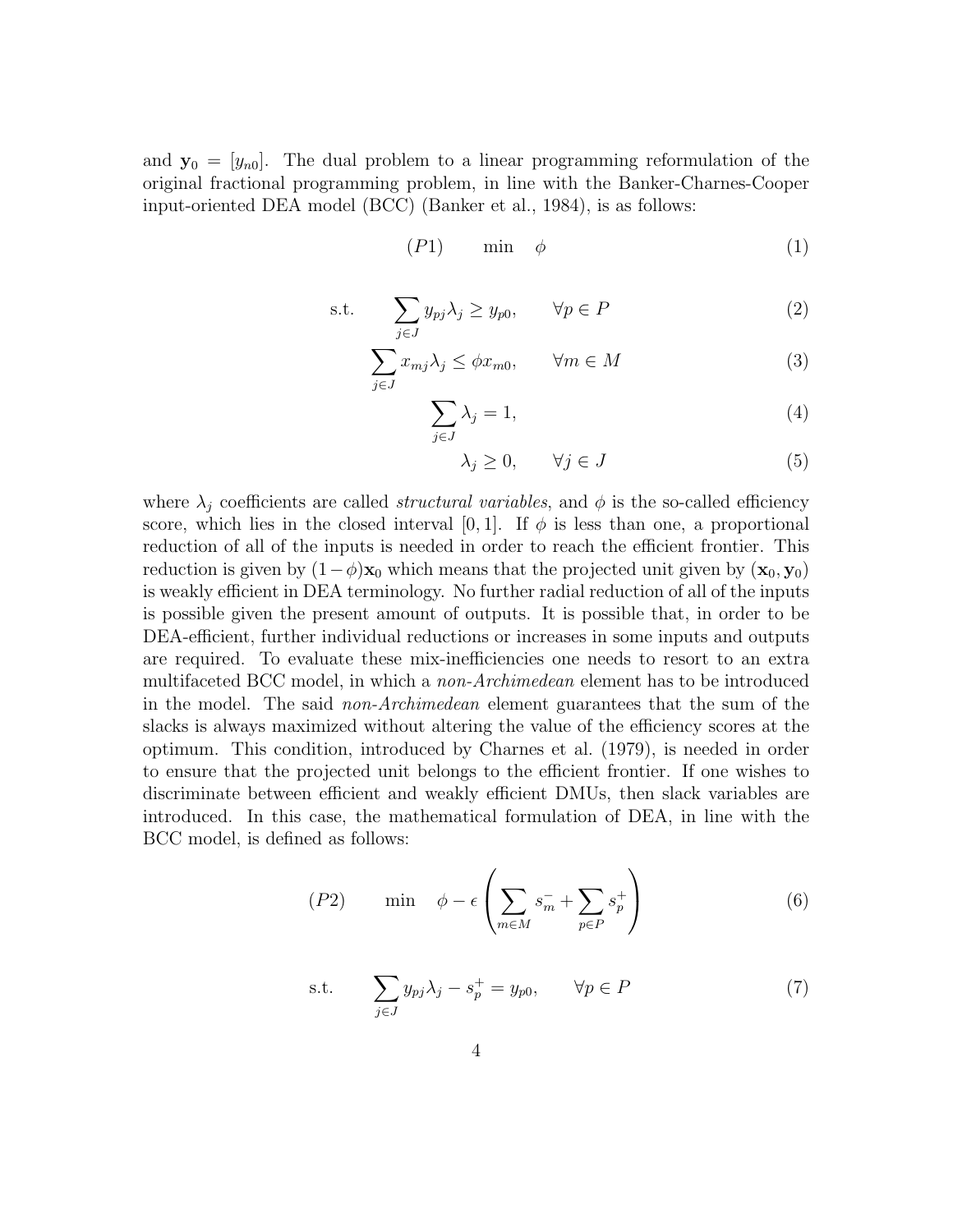$$
\sum_{j \in J} x_{mj} \lambda_j + s_m^- = \phi x_{m0}, \qquad \forall m \in M \tag{8}
$$

$$
\sum_{j \in J} \lambda_j = 1,\tag{9}
$$

$$
s_m^- \ge 0, \qquad \forall m \in M \tag{10}
$$

$$
s_p^+ \ge 0, \qquad \forall p \in P \tag{11}
$$

$$
\lambda_j \ge 0, \qquad \forall j \in J \tag{12}
$$

where  $s_m^-$  and  $s_p^+$  are the input and output slack variables, respectively, and  $\epsilon$  is a non-Archimedean infinitesimal number. The optimization of the model (P2) is a two-stage process: the first stage optimizes model (P1), i.e.,  $\phi$  is minimized so as to obtain the purely technical efficiency, while the sum of the slack variables is maximized to yield a measure of *mix-inefficiency* in the second stage. The resulting objective function lies in the closed interval  $[0, 1]$  and the DMU of interest is said to be efficient when it takes the value one.

**Definition 1.** The DMU of interest  $(DMU_0)$  is technically strongly efficient if and only if  $\phi^*$  is equal to one and all of the slack variables are equal to zero.

**Definition 2.** The DMU of interest  $(DMU_0)$  is technically weakly efficient if and only if  $\phi^*$  is equal to one and at least one of the slack variables is non-zero.

## 3. DEA model with stochastic variables

Using the above model we can extend our characterization to stochastic input variables. Let K be the set of stochastic inputs,  $\Omega$  be the finite set of all of the realizations, and the non-negative matrix  $\mathbf{X}(\omega) = (x_{kj}(\omega))_{|K|\times|J|}$  where  $x_{kj}(\omega)$  denotes the stochastic input  $k \in K$  for  $DMU_j$  (here, the functional forms  $\mathbf{X}(\omega)$  and  $x_{kj}(\omega)$ are used to show the explicit dependence on  $\omega$ , not to denote their realizations); we consider the problem of evaluating the relative efficiency of the n DMUs with  $|M|$ deterministic inputs and  $|K|$  stochastic inputs used to produce  $|P|$  outputs. Except for the stochastic inputs, all other inputs and outputs are known. The objective is to evaluate the performance of  $DMU_0$ , the DMU of interest, associated with the non-negative input and output vectors  $\mathbf{x}_0, \mathbf{x}_0(\omega) = [x_{k0}(\omega)],$  and  $\mathbf{y}_0$ . The mathematical formulation of DEA in the presence of stochastic inputs, in line with the BCC [Banker et al. \(1984\)](#page-16-8) input-oriented model, is as follows:

$$
(P3) \qquad \min \quad \phi \tag{13}
$$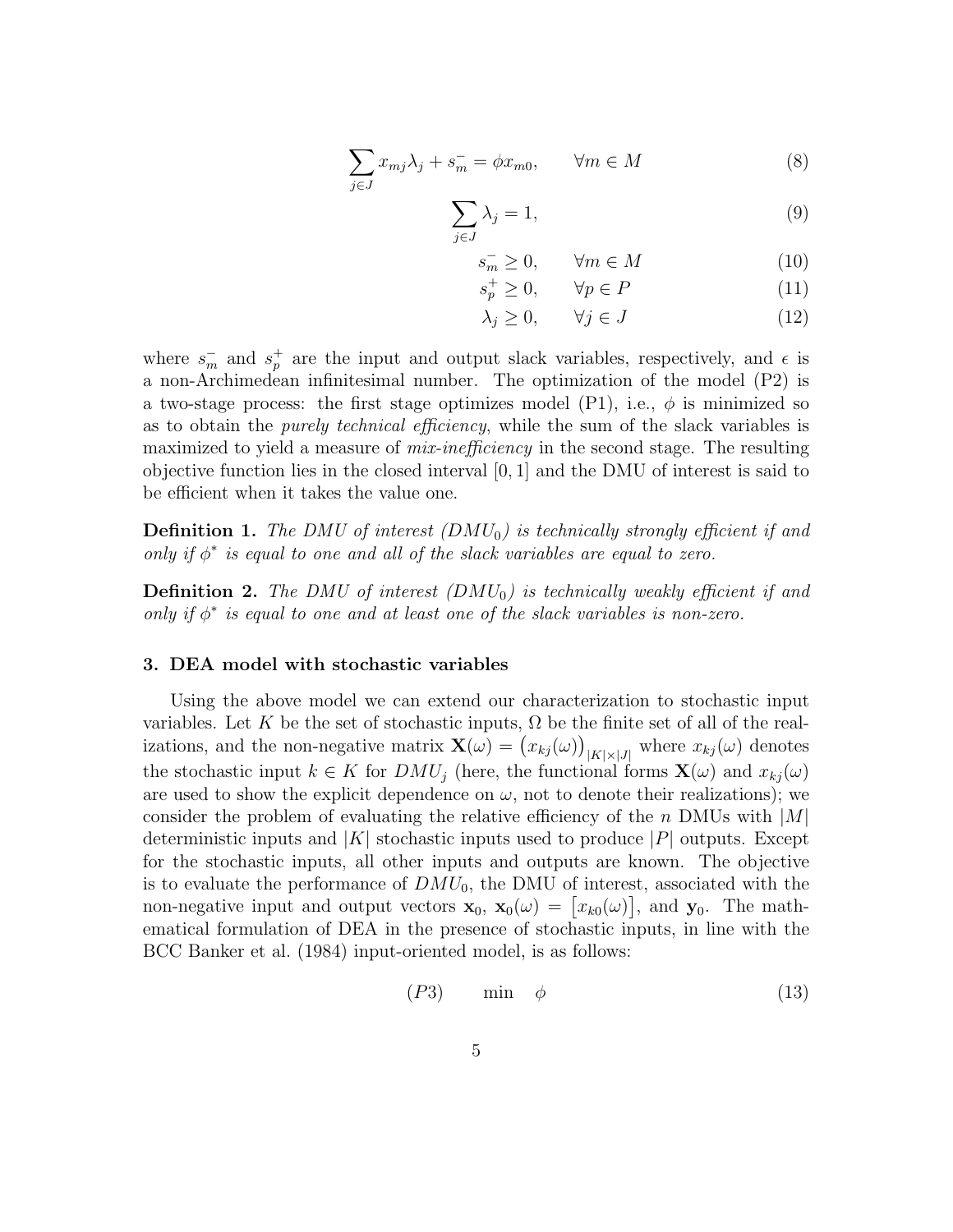s.t. 
$$
\sum_{j \in J} y_{pj} \lambda_j \ge y_{p0}, \qquad \forall p \in P
$$
 (14)

$$
\sum_{j \in J} x_{mj} \lambda_j \le \phi x_{m0}, \qquad \forall m \in M \tag{15}
$$

$$
\sum_{j \in J} x_{kj}(\omega), \lambda_j \le x_{k0}(\omega) \qquad \forall k \in K \tag{16}
$$

$$
\sum_{j \in J} \lambda_j = 1,\tag{17}
$$

$$
\lambda_j \ge 0, \qquad \forall j \in J. \tag{18}
$$

This is the *first stage program*, by which the first stage variables  $\lambda_j$ , defined for an estimated value of the stochastic inputs, are determined here and now before their actual value  $x_{kj}(\omega)$  becomes known.

If  $\delta_k(\omega) = x_{k0}(\omega) - \sum$ j∈J  $x_{kj}(\omega)\lambda_j$  denotes the second stage decision variables for each stochastic input  $k \in K$  and  $\pi_k$  is a positive penalty associated with the discrepancy between  $x_{kj}(\omega)$  and  $\sum$  $x_{kj}(\omega)\lambda_j$ , then we solve the following program:

j∈J

$$
(P4) \qquad \min \quad \sum_{k \in K} \pi_k |\delta_k| \tag{19}
$$

s.t. 
$$
\delta_k(\omega) = x_{k0}(\omega) - \sum_{j \in J} x_{kj}(\omega) \lambda_j, \qquad \forall k \in K
$$
 (20)

where  $x_{kj}(\omega)$ ,  $x_{k0}(\omega)$ , and  $\lambda_j$  are known, and so are  $y_{pj}$ ,  $x_{mj}$ , and  $\pi_k$ . The problem of determining a recourse vector  $\delta$  most economically, once the actual value of the stochastic inputs  $x_{kj}(\omega)$  becomes known, is called the second stage program. Three cases arise:

Expected value of the efficiency  $(EVE)$ . A natural temptation is to solve a simpler problem by allowing the random inputs of every DMU to freeze at their respective expected values, i.e.:

$$
\delta_k = E\left[x_{k0}(\omega)\right] - \sum_{j \in J} E\left[x_{kj}(\omega)\right] \lambda_j, \qquad k \in K \tag{21}
$$

where  $E[\bullet]$  denotes the expected value among all of the realizations  $\omega \in \Omega$ . The corresponding problem is known as the expected value problem or the mean value problem.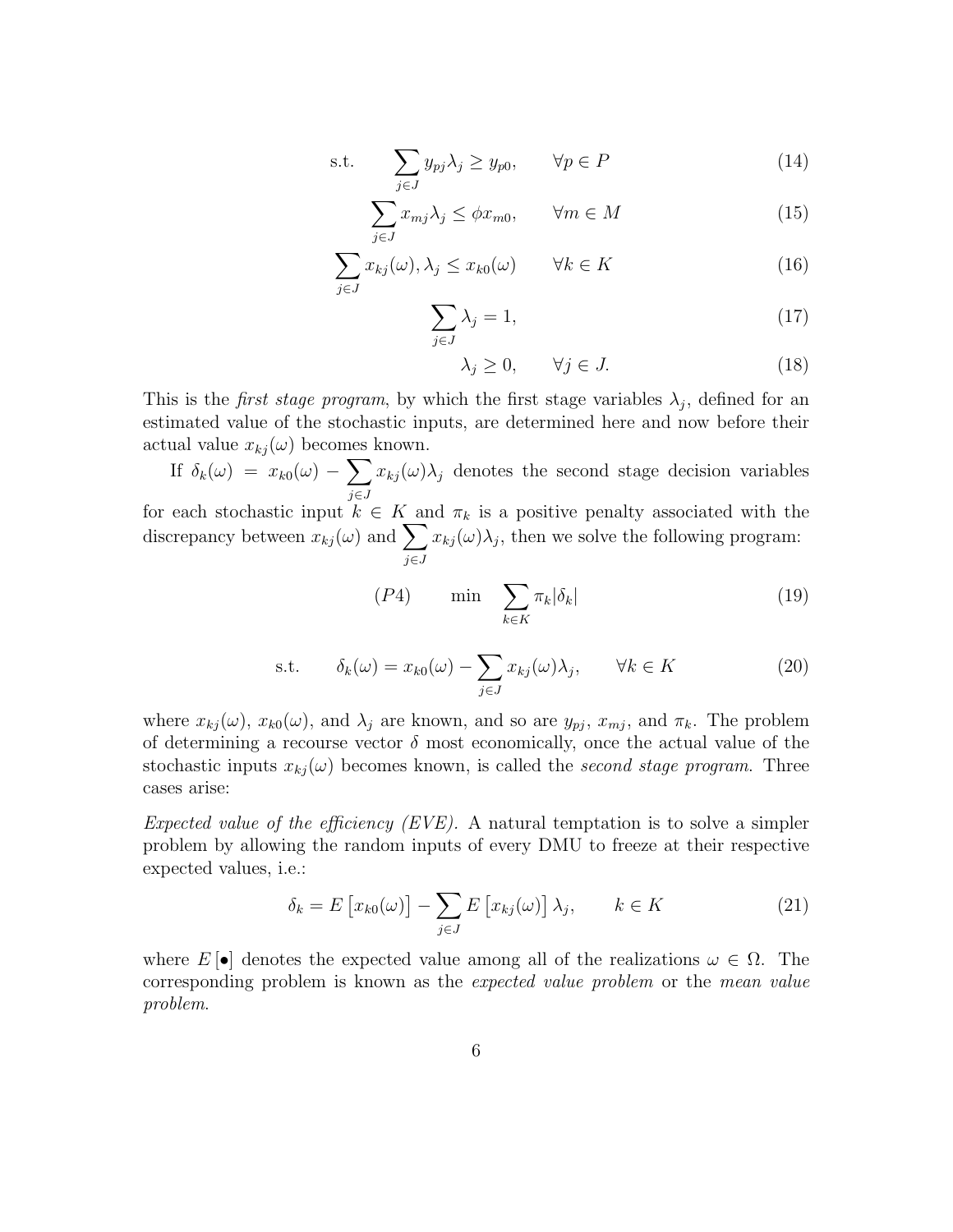Semi-stochastic efficiency (SSE). Another option would be to allow the random inputs of the DMU of interest to vary and to freeze the random inputs of all of the other DMUs at their mean points, i.e.:

$$
\delta_k(\omega) = x_{k0}(\omega)(1 - \lambda_0) - \sum_{j \in J \setminus \{0\}} E\left[x_{kj}(\omega)\right] \lambda_j, \qquad k \in K. \tag{22}
$$

Stochastic efficiency  $(SE)$ . A third option is to allow the random inputs of all of the DMUs to vary, i.e.:

$$
\delta_k(\omega) = x_{k0}(\omega) - \sum_{j \in J} x_{kj}(\omega) \lambda_j, \qquad k \in K.
$$
 (23)

Let us derive the *semi-stochastic efficiency* model; the expected value of the efficiency and the stochastic efficiency models can be derived in line with the following arguments. Program (P4) is equivalent to finding  $\delta_k^+$  $\kappa_k^+(\omega)$  and  $\delta_k^ \overline{k}(\omega)$  which solves:

$$
(P5) \qquad \min \quad E\left[\sum_{k \in K} \pi_k \left(\delta_k^+(\omega) + \delta_k^-(\omega)\right)\right] \tag{24}
$$

s.t. 
$$
\delta_k^+(\omega) - \delta_k^-(\omega) = x_{k0}(\omega)(1 - \lambda_0) - \sum_{j \in J} E\left[x_{kj}(\omega)\right] \lambda_j, \quad \forall k \in K, \forall \omega \in \Omega
$$

(25)

$$
\delta_k^+(\omega) \ge 0, \qquad \forall k \in K \tag{26}
$$

$$
\delta_k^-(\omega) \ge 0, \qquad \forall k \in K \tag{27}
$$

where  $x_{kj}(\omega)$ ,  $x_{k0}(\omega)$ , and  $\lambda_j$  are known. The slack variable  $\delta_k^$  $k_{k}(\omega)$  represents the overachievement of the  $k^{\text{th}}$  stochastic constraint whereas the slack variable  $\delta_k^+$  $_{k}^{+}(\omega)$ represents its underachievement. Combining (P3) and (P4), the two stage stochastic program is reduced to the following convex program:

$$
(P6) \qquad \min \quad \phi + E\left[\sum_{k \in K} \pi_k \middle| x_{k0}(\omega)(1 - \lambda_0) - \sum_{j \in J \setminus \{0\}} E\left[x_{kj}(\omega)\right] \lambda_j \middle| \right] \tag{28}
$$

s.t. 
$$
\sum_{j \in J} y_{pj} \lambda_j \ge y_{p0}, \qquad \forall p \in P
$$
 (29)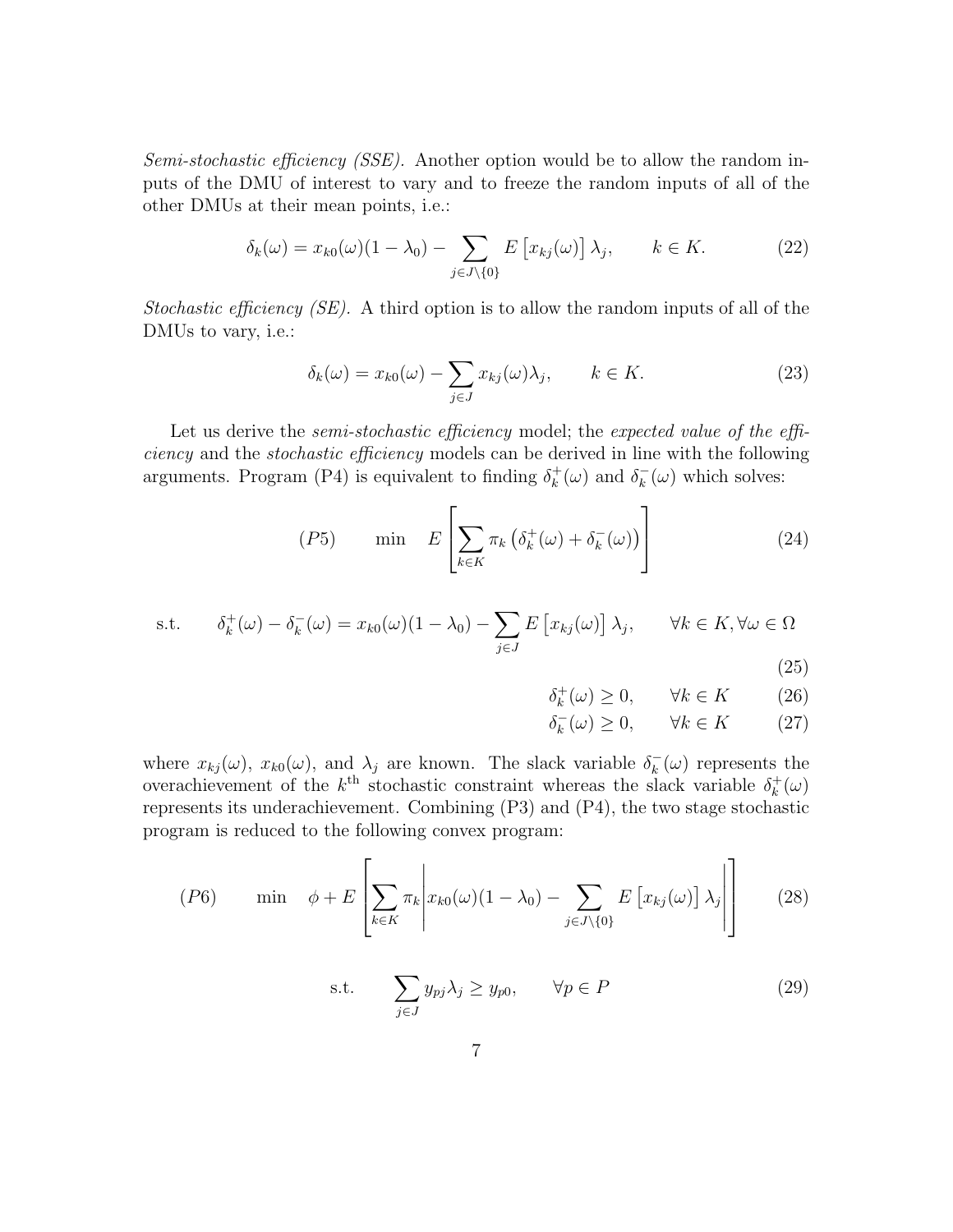$$
\sum_{j \in J} x_{mj} \lambda_j \le \phi x_{m0}, \qquad \forall m \in M \tag{30}
$$

$$
\sum_{j \in J} \lambda_j = 1,\tag{31}
$$

$$
\lambda_j \ge 0, \qquad \forall j \in J. \tag{32}
$$

In (P5), the penalties  $\pi_k$  are associated with the slack variables  $\delta_k^+$  $\lambda_k^+(\omega)$  and  $\delta_k^ _{k}^{-}(\omega).$ It is to be noted that it does not make sense to use the same penalty for positive and negative violations. Hence, we can associate different penalties  $\pi_k^+$  $\frac{1}{k}$  and  $\pi_k^-$  with the slack variables  $\delta_k^+$  $\kappa^+(\omega)$  and  $\delta^-_k$  $_{k}^{-}(\omega)$ , respectively. Then, (P6) can be rewritten as follows:  $\mathbf{r}$  $\overline{1}$ 

$$
(P7) \qquad \min \quad \phi + E\left[\sum_{k \in K} \left(\pi_k^+ \delta_k^+(\omega) + \pi_k^- \delta_k^-(\omega)\right)\right] \tag{33}
$$

s.t. 
$$
\sum_{j \in J} y_{pj} \lambda_j \ge y_{p0}, \qquad \forall p \in P \tag{34}
$$

$$
\sum_{j \in J} x_{mj} \lambda_j \le \phi x_{m0}, \qquad \forall m \in M \tag{35}
$$

$$
\delta_k^+(\omega) - \delta_k^-(\omega) = x_{k0}(\omega)(1 - \lambda_0) - \sum_{j \in J \setminus \{0\}} E\left[x_{kj}(\omega)\right] \lambda_j, \qquad \forall k \in K, \forall \omega \in \Omega \quad (36)
$$

$$
\sum_{j \in J} \lambda_j = 1,\tag{37}
$$

$$
\lambda_j \ge 0, \qquad \forall j \in J \tag{38}
$$

$$
\delta_k^+(\omega) \ge 0, \qquad \forall k \in K, \forall \omega \in \Omega \quad (39)
$$

$$
\delta_k^-(\omega) \ge 0, \qquad \forall k \in K, \forall \omega \in \Omega. \tag{40}
$$

In view of (P2), the above model can be rewritten as:

$$
(P8) \qquad SSE = \min \quad \phi + E\left[\sum_{k \in K} \left(\pi_k^+ \delta_k^+(\omega) + \pi_k^- \delta_k^-(\omega)\right)\right] - \epsilon \left(\sum_{m \in M} s_m^- + \sum_{p \in P} s_p^+\right) \tag{41}
$$

s.t. 
$$
\sum_{j \in J} y_{pj} \lambda_j - s_p^+ = y_{p0}, \qquad \forall p \in P \tag{42}
$$

$$
\sum_{j \in J} x_{mj} \lambda_j + s_m^- = \phi x_{m0}, \qquad \forall m \in M \tag{43}
$$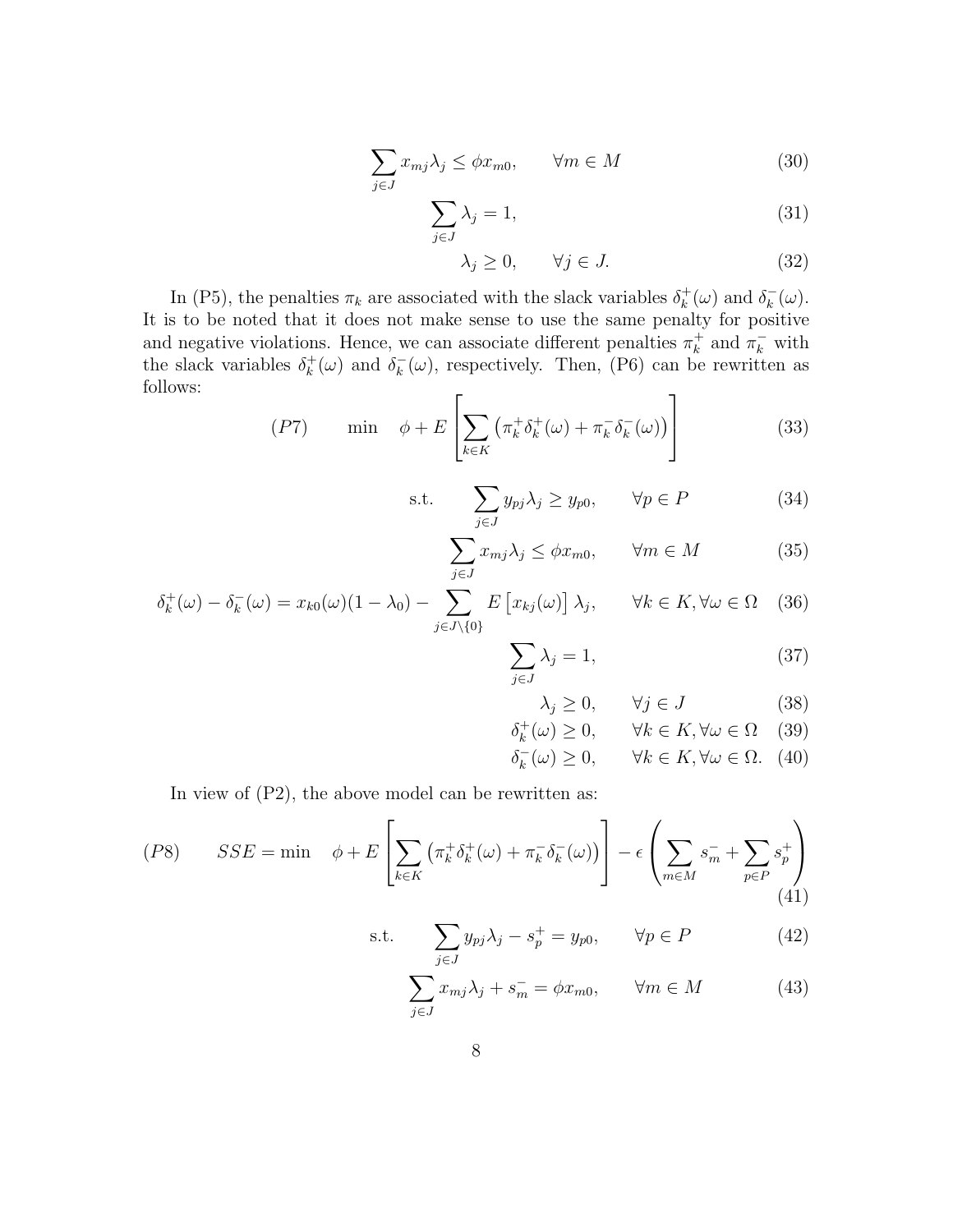$$
\delta_k^+(\omega) - \delta_k^-(\omega) = x_{k0}(\omega)(1 - \lambda_0) - \sum_{j \in J \setminus \{0\}} E\left[x_{kj}(\omega)\right] \lambda_j, \qquad \forall k \in K, \forall \omega \in \Omega \quad (44)
$$

$$
\sum_{j \in J} \lambda_j = 1,\tag{45}
$$

<span id="page-8-1"></span>
$$
\lambda_j \ge 0, \qquad \forall j \in J, \tag{46}
$$

$$
\delta_k^+(\omega) \ge 0, \qquad \forall k \in K, \forall \omega \in \Omega \quad (47)
$$

$$
\delta_k^-(\omega) \ge 0, \qquad \forall k \in K, \forall \omega \in \Omega \quad (48)
$$

$$
s_m^- \ge 0, \qquad \forall m \in M \tag{49}
$$

$$
s_p^+ \ge 0, \qquad \forall p \in P. \tag{50}
$$

It is worth noting that the objective function lies in the closed interval [0, 1] and is equal to one if and only if the DMU of interest is semi-stochastically efficient.

In a similar way, we obtain the following stochastic efficiency model:

$$
(P9) \qquad SE = \min \quad \phi + E\left[\sum_{k \in K} \left(\pi_k^+ \delta_k^+(\omega) + \pi_k^- \delta_k^-(\omega)\right)\right] - \epsilon \left(\sum_{m \in M} s_m^- + \sum_{p \in P} s_p^+\right) \tag{51}
$$

$$
\text{s.t.} \qquad \sum_{j \in J} y_{pj} \lambda_j - s_p^+ = y_{p0}, \qquad \forall p \in P \tag{52}
$$

$$
\sum_{j \in J} x_{mj} \lambda_j + s_m^- = \phi x_{m0}, \qquad \forall m \in M \tag{53}
$$

$$
\delta_k^+(\omega) - \delta_k^-(\omega) = x_{k0}(\omega) - \sum_{j \in J} x_{kj}(\omega)\lambda_j, \qquad \forall k \in K, \forall \omega \in \Omega \tag{54}
$$

$$
\sum_{j \in J} \lambda_j = 1,\tag{55}
$$

$$
\lambda_j \ge 0, \qquad \forall j \in J \tag{56}
$$

$$
\delta_k^+(\omega) \ge 0, \qquad \forall k \in K, \forall \omega \in \Omega \tag{57}
$$

$$
\delta_k^-(\omega) \ge 0, \qquad \forall k \in K, \forall \omega \in \Omega \tag{58}
$$

 $s_m^ \forall m \in M$  (59)

$$
s_p^+ \ge 0, \qquad \forall p \in P \tag{60}
$$

<span id="page-8-0"></span> $\lambda$ 

and the expected value of the efficiency model:

$$
(P10) \qquad EVE = \min \quad \phi + \sum_{k \in K} \left( \pi_k^+ \delta_k^+ + \pi_k^- \delta_k^- \right) - \epsilon \left( \sum_{m \in M} s_m^- + \sum_{p \in P} s_p^+ \right) \tag{61}
$$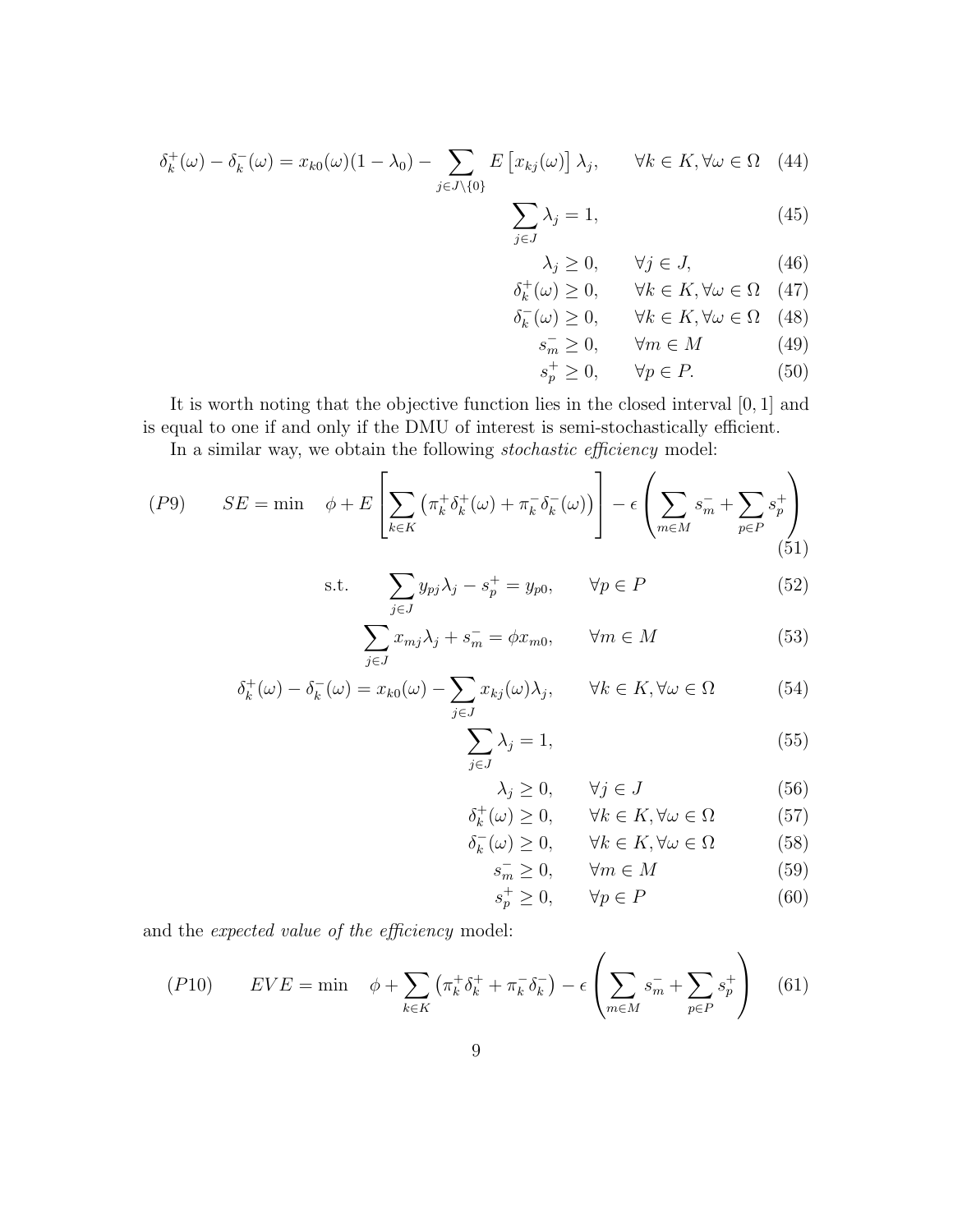s.t. 
$$
\sum_{j \in J} y_{pj} \lambda_j - s_p^+ = y_{p0}, \qquad \forall p \in P
$$
 (62)

$$
\sum_{j \in J} x_{mj} \lambda_j + s_m^- = \phi x_{m0}, \qquad \forall m \in M \tag{63}
$$

$$
\delta_k^+ - \delta_k^- = E\left[x_{k0}(\omega)\right] - \sum_{j \in J} E\left[x_{kj}(\omega)\right] \lambda_j, \qquad \forall k \in K \tag{64}
$$

$$
\sum_{j \in J} \lambda_j = 1,\tag{65}
$$

$$
\lambda_j \ge 0, \qquad \forall j \in J \tag{66}
$$

$$
\delta_k^+ \ge 0, \qquad \forall k \in K \tag{67}
$$

$$
\delta_k^- \ge 0, \qquad \forall k \in K \tag{68}
$$

$$
s_m^- \ge 0, \qquad \forall m \in M \tag{69}
$$

$$
s_p^+ \ge 0, \qquad \forall p \in P. \tag{70}
$$

**Definition 3.** The DMU of interest,  $DMU_0$ , is said to be technically strongly stochastic efficient if and only if the following conditions are all satisfied when solving (P9):

i)  $\phi^* = 1$ ,

$$
ii) \ \delta_k^{*+}(\omega) = \delta_k^{*-}(\omega) = 0, \qquad \forall k \in K, \forall \omega \in \Omega,
$$

$$
iii) s_p^{*+} = s_m^{*-} = 0, \qquad \forall (p, m) \in P \times M.
$$

It is said to be technically strongly semi-stochastic efficient when the same conditions are all satisfied when solving (P8), and technically strongly efficient when (i) and (iii) along with  $\delta_k^{*+} = \delta_k^{*-} = 0$  are satisfied for any  $k \in K$  when solving (P10). The DMU of interest is said to be technically weakly semi-stochastic efficient and technically weakly efficient, respectively, for problems  $P(8)$  and  $P(10)$ , when (i) is satisfied and at least one of the conditions (ii) and (iii) is not satisfied when solving  $P(8)$ , and when (i) is satisfied and at least one of the conditions  $\delta_k^{*+} = \delta_k^{*-} = 0$  and (iii) is not satisfied for any  $(k, p, m) \in K \times P \times M$  when solving  $P(10)$ .

# Proposition.  $SE \geq EVE$ .

*Proof.* Let  $X' = \{(x_{kj}(\omega)) \mid k \in K, j \in J \setminus \{0\}, \omega \in \Omega\}$  be the set of coefficients in the constraints [\(54\)](#page-8-0) corresponding to all of the DMUs except the DMU of interest, and let  $X'' = \{ [x_{k0}(\omega)] \mid k \in K, \omega \in \Omega \}$  be the set of coefficients corresponding to the DMU of interest. If we express  $SSE$  as a function  $Z(X', X'')$ , we can rewrite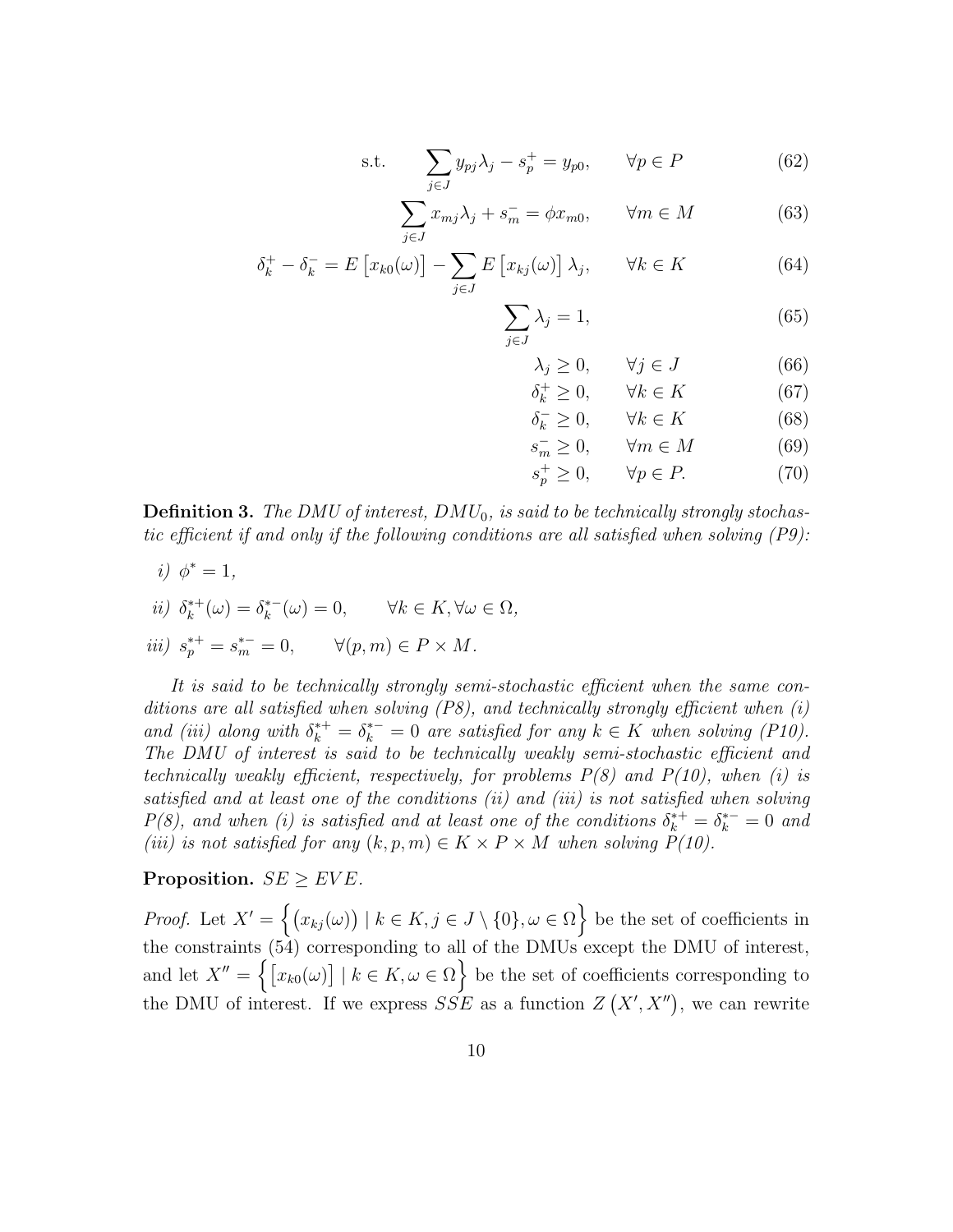$EVE$  as  $Z(E[X'], E[X''])$ . As Z is convex in X' and X'' (see Proposition 4.2 in [Birge and Louveaux \(2011\)](#page-16-9) for a proof of the convexity of  $SE$ ), by Jensen's inequality, we have:

$$
Z\left(X',X''\right) \ge Z\left(E\left[X'\right],E\left[X''\right]\right),\tag{71}
$$

that is:

$$
SE \ge EVE.\tag{72}
$$

 $\Box$ 

# Proposition.  $SSE > EVE$ .

Proof. Let  $X' = \{E \big[(x_{kj}(\omega))\big] \mid k \in K, j \in J \setminus \{0\}\}\$ be the set of coefficients in the constraints [\(44\)](#page-8-1) corresponding to all of the DMUs except the DMU of interest, and let  $X'' = \{ [x_{k0}(\omega)] \mid k \in K, \omega \in \Omega \}$  be the set of coefficients corresponding to the DMU of interest. If we express  $SSE$  as a function  $Z(X', X'')$ , we can rewrite  $EVE$  as  $Z(X', E[X''])$ . Since Z is convex in X' (see Proposition 4.2 in [Birge and](#page-16-9) Louveaux  $(2011)$  for a proof of the convexity of  $SSE$ ), by Jensen's inequality, we have:

$$
Z\left(X',X''\right) \ge Z\left(X',E\left[X''\right]\right),\tag{73}
$$

that is:

$$
SSE \ge EVE. \tag{74}
$$

 $\Box$ 

## 4. Value of the stochastic and semi-stochastic efficiency

According to [Birge \(1982\)](#page-16-10), the value of the stochastic solution (VSS) indicates the gain from solving the recourse problem rather than its expected value counterpart, i.e., the problem in which the random parameters are replaced with their expected values. A large VSS means that uncertainty greatly affects the optimal solution and that solving the expected value model would not be relevant. In the same manner, we name the difference between the  $SE$  and the  $EVE$  as the value of the stochastic  $efficiency$  (VSE), where:

$$
VSE = SE - EVE,\t(75)
$$

and the difference between the  $SSE$  and the  $EVE$  as the value of the semi-stochastic  $efficiency$  (VSSE), where:

$$
VSSE = SSE - EVE.\t(76)
$$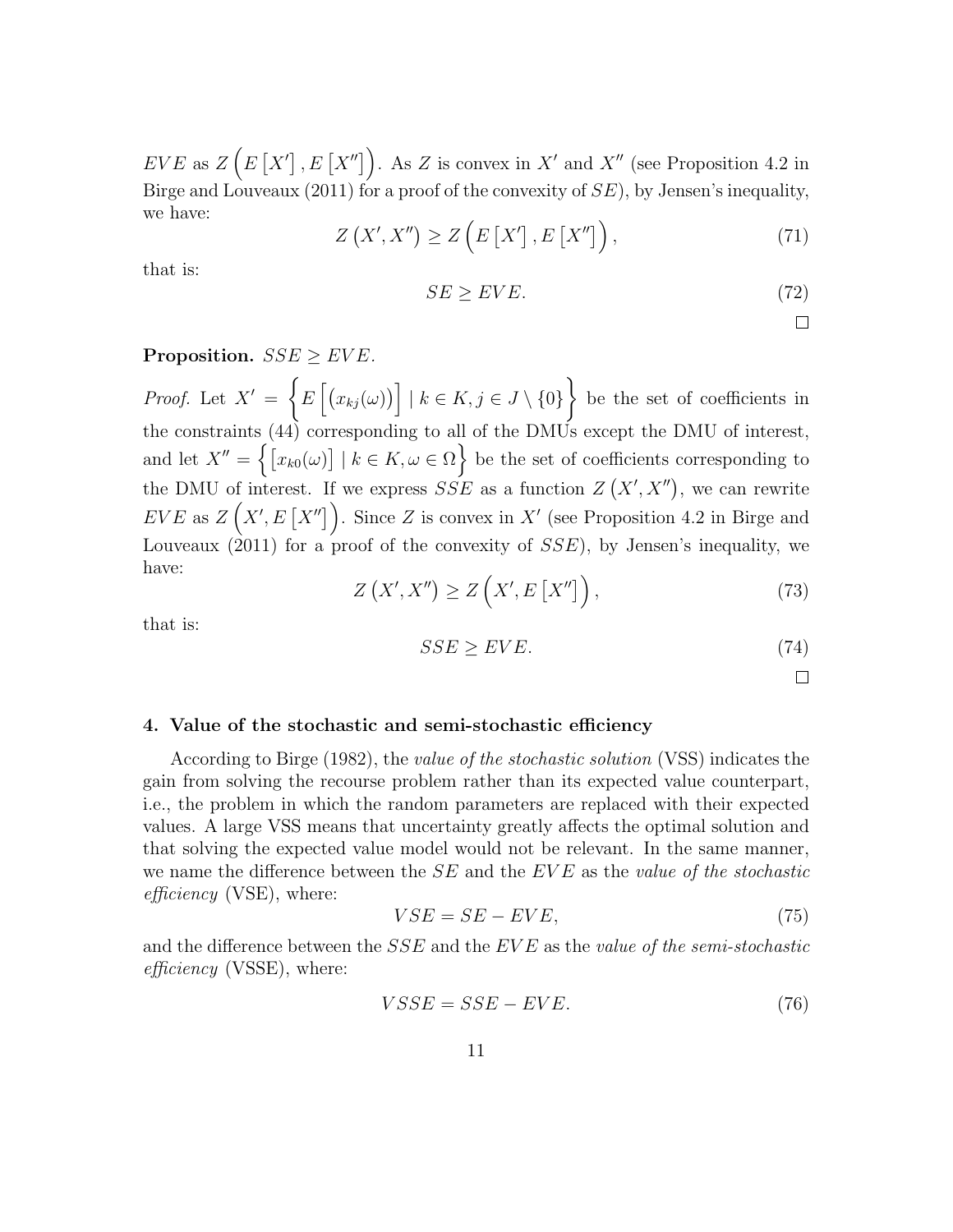## A numerical illustration

Six experiments  $(E1, \ldots, E6)$  have been carried out with 10 DMUs  $(j \in \{1, \ldots, 10\})$ including one controllable input X, one stochastic uncontrollable input  $X(\omega)$ , and a constant output Y. The output variable is equal to 100 across all of the DMUs. In a Monte Carlo sampling approach, two thousand scenarios have been generated for the uncontrollable input  $X_i(\omega)$ , which follows, for the sake of simplicity, a normal distribution with the mean 20, and the standard deviation defined as  $s_i = 1 + 0.5j$ for the  $j^{th}$  DMU. It is to be noted that one can use any empirical distribution instead of normal distribution. We fixed the value of  $X_j$  to  $10 + (j-1)\Delta$ , for the first three experiments, and the value of  $X_{11-j}$  to  $10+(j-1)\Delta$  for the last three experiments, where  $\Delta \in \{1, 2, 3\}.$ 

For all of the experiments, we computed SE, SSE, and EVE, and reported in Figures [1](#page-12-0) to [4](#page-15-0) the efficiency and the value of the objective function of each model (P9, P8, and P10). In Figure [1,](#page-12-0) the mean stochastic efficiency is decreasing with the  $\Delta$ , and so does the consistency. For the DMUs 1 to 6, the stochastic efficiency is decreasing with the  $\Delta$ . We observe that the phenomenon is reversed from DMU 7 onwards due to a higher variance of the uncontrollable input. As DMUs 9 and 10 have an even higher variance, they retain their positions on the frontier, irrespective of the  $\Delta$ . This phenomenon is perfectly observed in experiments 4 to 6 in Figure [2,](#page-13-0) where the DMUs 6 to [1](#page-12-0)0 are stochastically efficient. In Figures 1 to [4,](#page-15-0) we observe that propositions 1 and 2 hold. In the first three experiments (Figures [1](#page-12-0) and [3\)](#page-14-0), the variance of the stochastic input and the value of the deterministic input are both increasing from DMU 1 to DMU 10, and this reflects the respective increase in the value of the stochastic efficiency.

In the last three experiments (Figures [2](#page-13-0) and [4\)](#page-15-0), where the variance of the stochastic input increases from DMU 1 to DMU 10, and the value of the deterministic input is decreasing from DMU 1 to DMU 10, we observe that the  $VSE$  and  $VSSE$  decrease with either the lower stochasticity or the lower controllable input among all of the DMUs.

## 5. Conclusions

A stochastic and a semi-stochastic DEA models are proposed and compared with the deterministic DEA model. We show that the difference between the SE or the SSE and the deterministic efficiency is non-negative, and so we define the VSE and the *VSSE*, respectively. It is worth noting that the proposed models do not call for any specific theoretical statistical distribution: they can be used with any empirical distribution.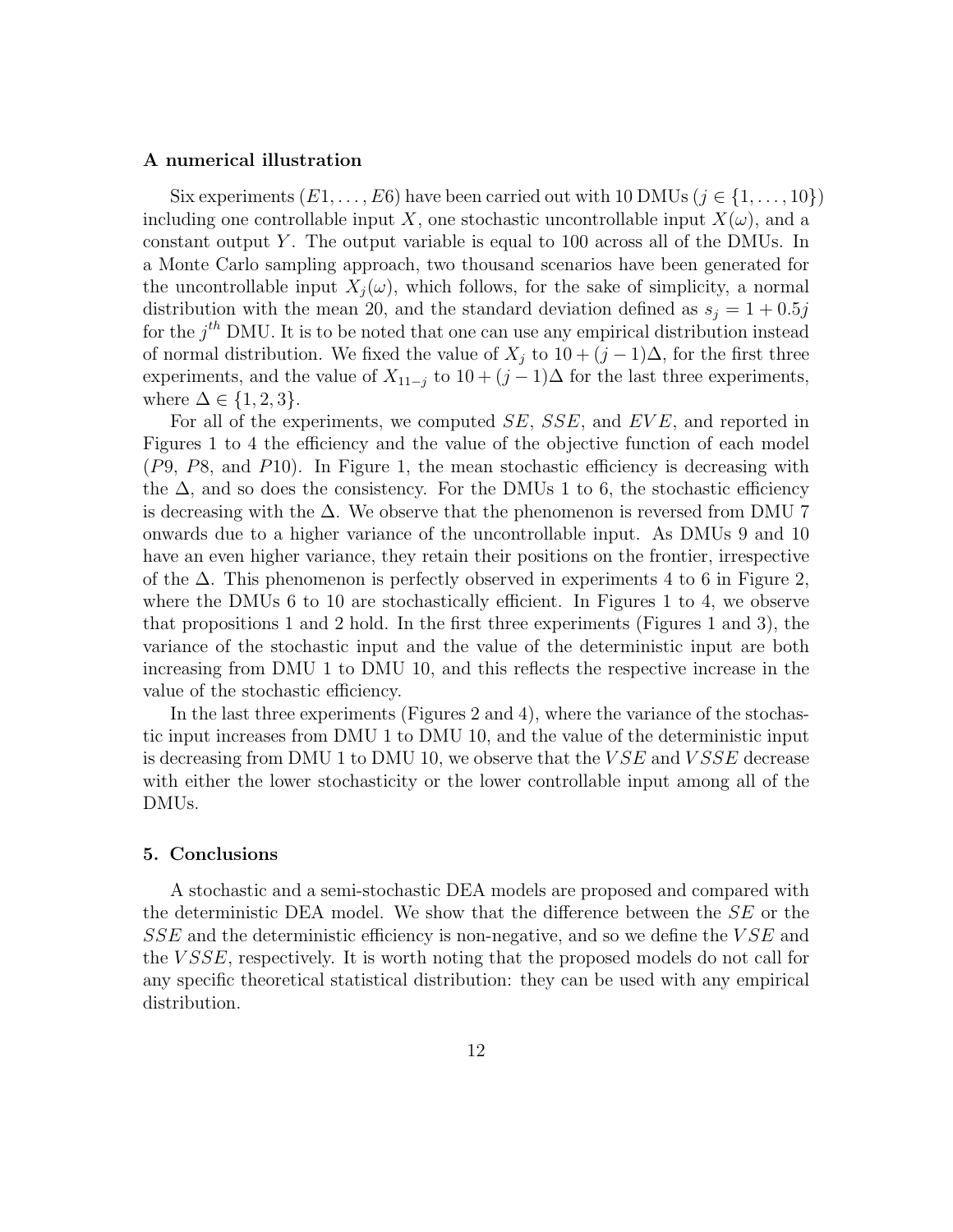This paper demonstrates that solving a stochastic DEA problem by using a DEA model with expected values of the random inputs could lead to wrong decisions. Indeed, the DMU of interest could be erroneously discarded from the efficient frontier when the stochastic information is either unobserved or limited to a measure of central tendency.



<span id="page-12-0"></span>Figure 1: Stochastic efficiencies and Value of the stochastic efficiencies for E1, E2, and E3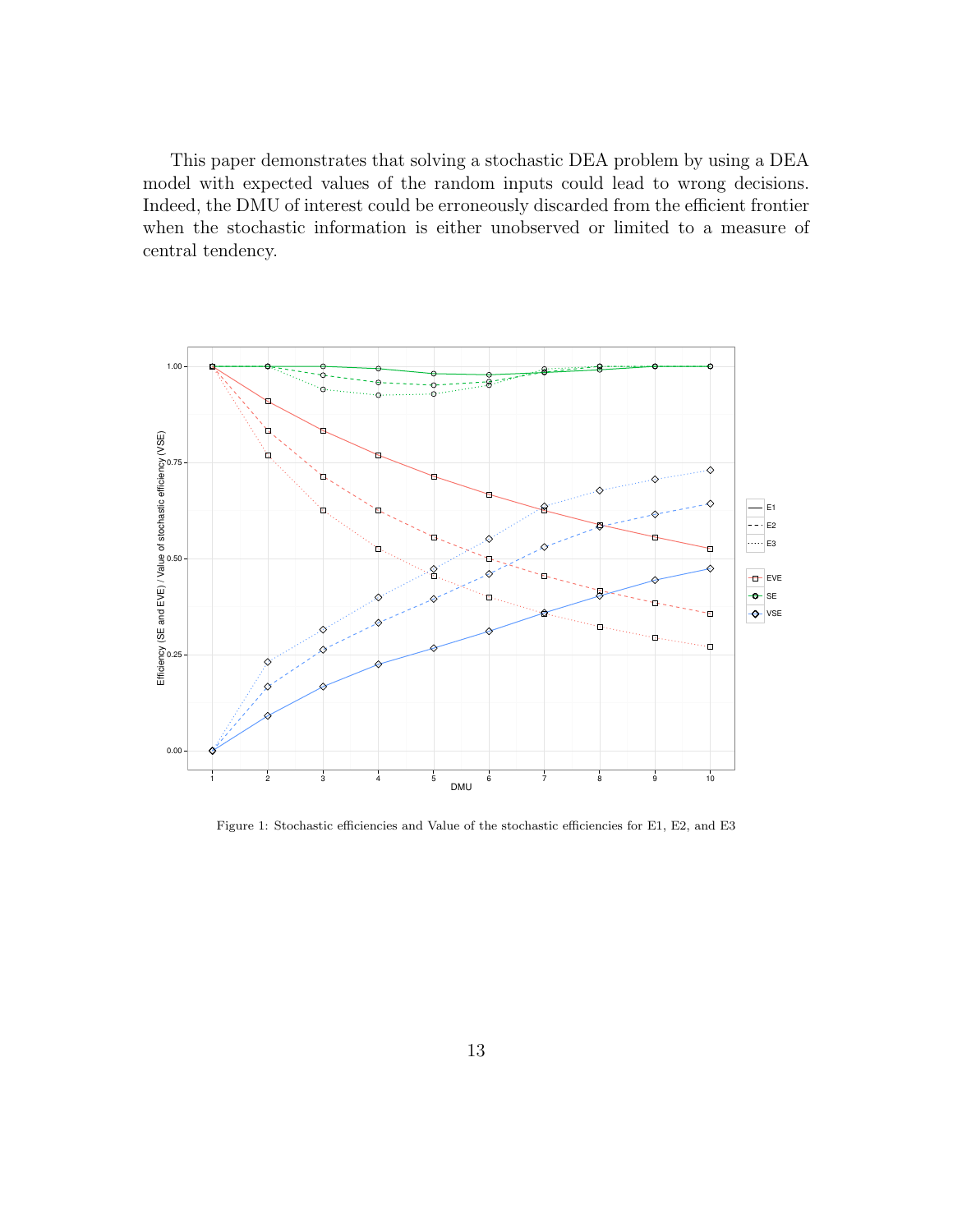

<span id="page-13-0"></span>Figure 2: Stochastic efficiencies and Value of the stochastic efficiencies for E4, E5, and E6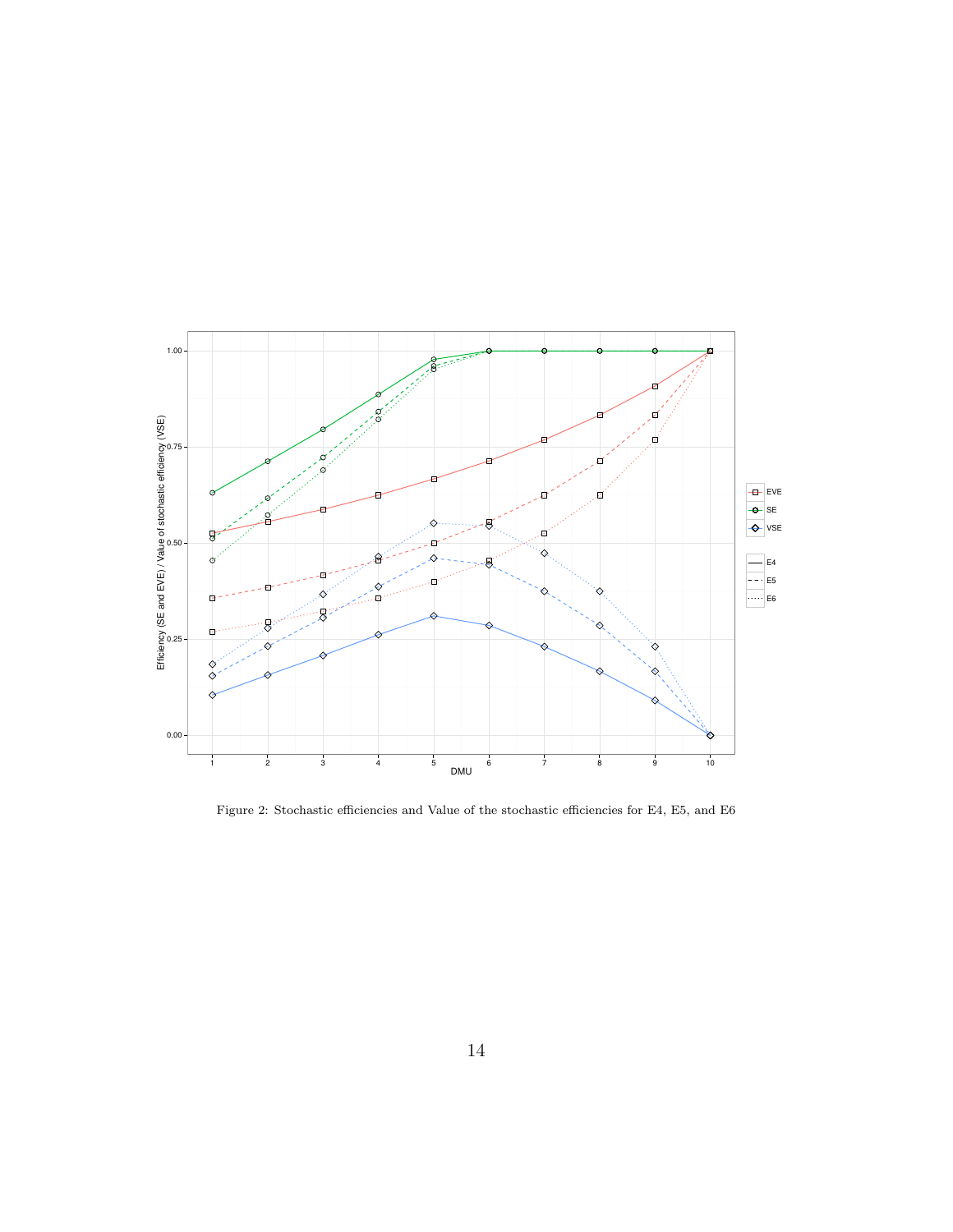

<span id="page-14-0"></span>Figure 3: Semi-stochastic efficiencies and Value of the stochastic efficiencies for E1, E2, and E3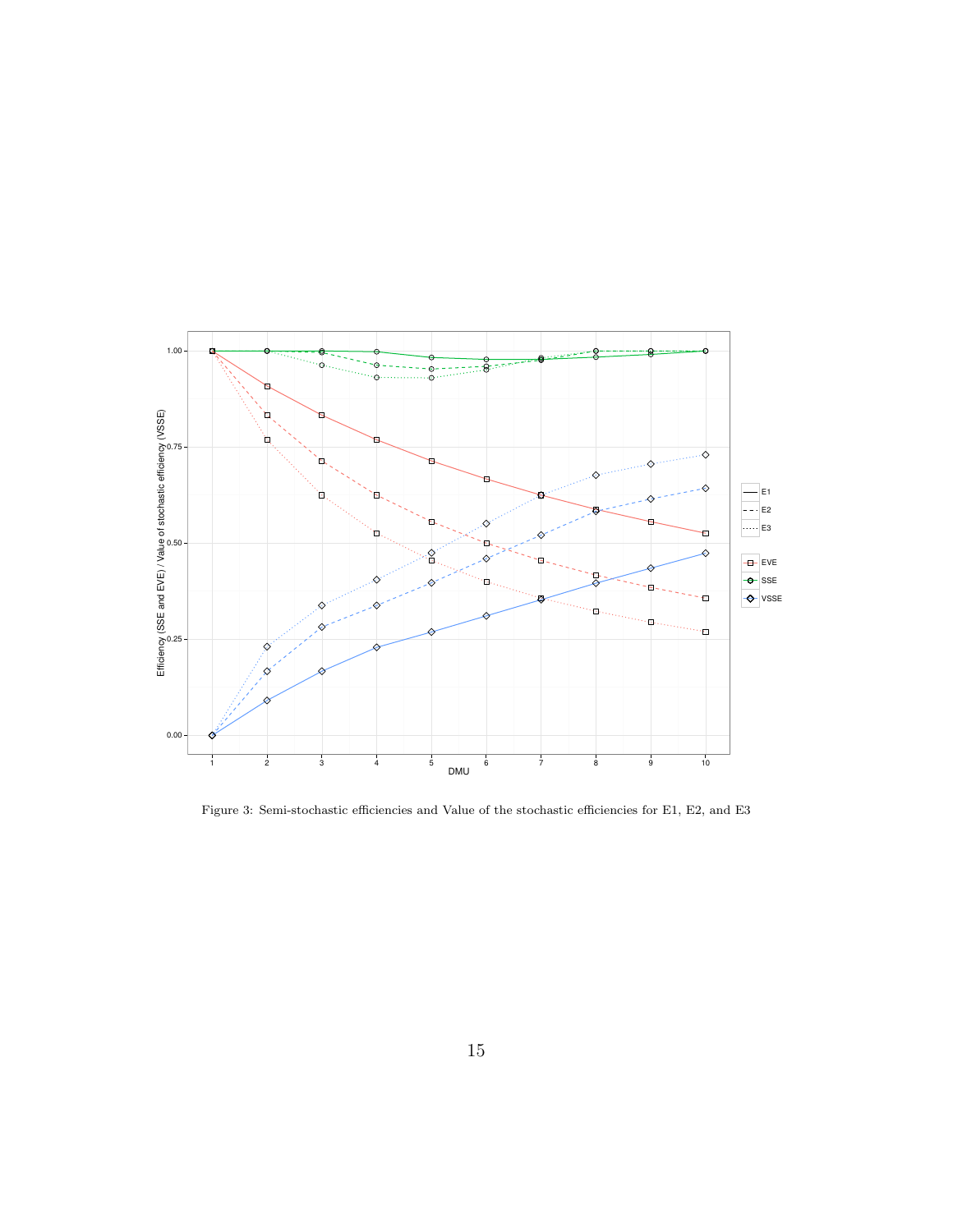

<span id="page-15-0"></span>Figure 4: Semi-stochastic efficiencies and Value of the stochastic efficiencies for E4, E5, and E6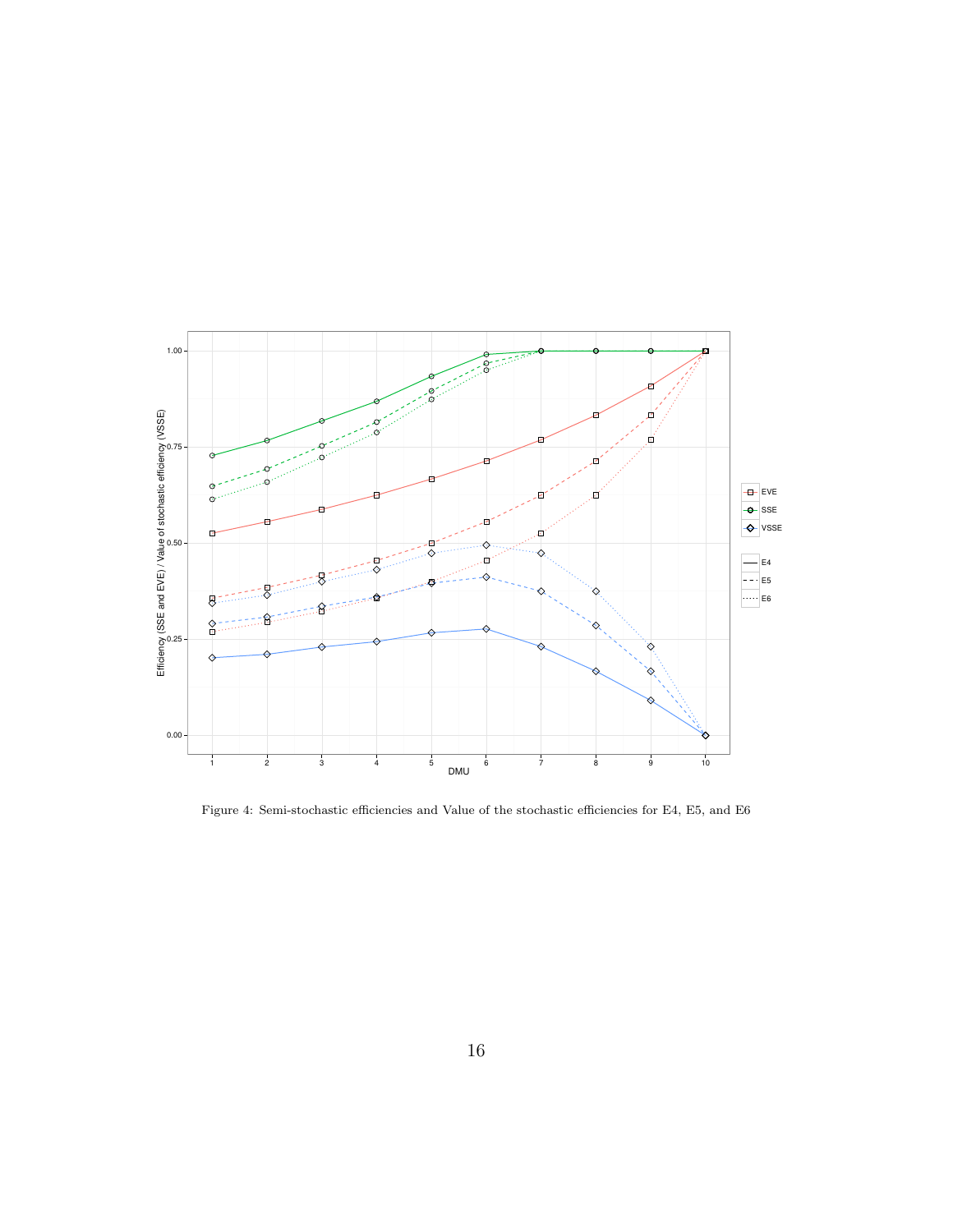## References

- <span id="page-16-2"></span>Aigner, D., Lovell, C.A.K., Schmidt, P., 1977. Formulation and estimation of stochastic frontier production function models. Journal of Econometrics 6, 21- 37. doi:[10.1016/0304-4076\(77\)90052-5](http://dx.doi.org/10.1016/0304-4076(77)90052-5).
- <span id="page-16-4"></span>Banker, R.D., 1986. Stochastic Data Envelopment Analysis.
- <span id="page-16-6"></span>Banker, R.D., 1993. Maximum likelihood, consistency and Data Envelopment Analysis: a statistical foundation. Management Science 39, 1265--1273. doi:[10.1287/](http://dx.doi.org/10.1287/mnsc.39.10.1265) [mnsc.39.10.1265](http://dx.doi.org/10.1287/mnsc.39.10.1265).
- <span id="page-16-8"></span>Banker, R.D., Charnes, A., Cooper, W.W., 1984. Some models for estimating technical and scale inefficiencies in Data Envelopment Analysis. Management Science 30, 1078--1092. doi:[10.1287/mnsc.30.9.1078](http://dx.doi.org/10.1287/mnsc.30.9.1078).
- <span id="page-16-0"></span>Banker, R.D., Charnes, A., Cooper, W.W., Swarts, J., 1989. An introduction to Data Envelopment Analysis with some of its models and their user. Research in Governmental and Nonprofit Accounting 5, 125--163.
- <span id="page-16-1"></span>Banker, R.D., Cooper, W.W., Grifell-Tajté, E., Pastor, J., Wilson, P., Ley, E., Lovell, C.A.K., 1994. Validation and generalization of DEA and its uses. TOP 2, 249-314. doi:[10.1007/BF02574811](http://dx.doi.org/10.1007/BF02574811).
- <span id="page-16-5"></span>Banker, R.D., Datar, S.M., Rajan, M.V., 1987. Measurement of productivity improvements: An empirical analysis. Journal of Accounting, Auditing & Finance 2, 319--347. doi:[10.1177/0148558X8700200401](http://dx.doi.org/10.1177/0148558X8700200401).
- <span id="page-16-3"></span>Banker, R.D., Maindiratta, A., 1992. Maximum likehood estimation of monotone and concave production frontiers. Journal of Productivity Analysis 3, 401-415. doi:[10.1007/BF00163435](http://dx.doi.org/10.1007/BF00163435).
- <span id="page-16-10"></span>Birge, J.R., 1982. The value of the stochastic solution in stochastic linear programs with fixed recourse. Mathematical Programming 24, 314--325. doi:[10.](http://dx.doi.org/10.1007/BF01585113) [1007/BF01585113](http://dx.doi.org/10.1007/BF01585113).
- <span id="page-16-9"></span>Birge, J.R., Louveaux, F., 2011. Introduction to Stochastic Programming. Springer Series in Operations Research and Financial Engineering, Springer New York. doi:[10.1007/978-1-4614-0237-4](http://dx.doi.org/10.1007/978-1-4614-0237-4).
- <span id="page-16-7"></span>Branda, M., Kopa, M., 2016. DEA models equivalent to general Nth order stochastic dominance efficiency tests. Operations Research Letters 44, 285--289. doi:[10.](http://dx.doi.org/10.1016/j.orl.2016.02.007) [1016/j.orl.2016.02.007](http://dx.doi.org/10.1016/j.orl.2016.02.007).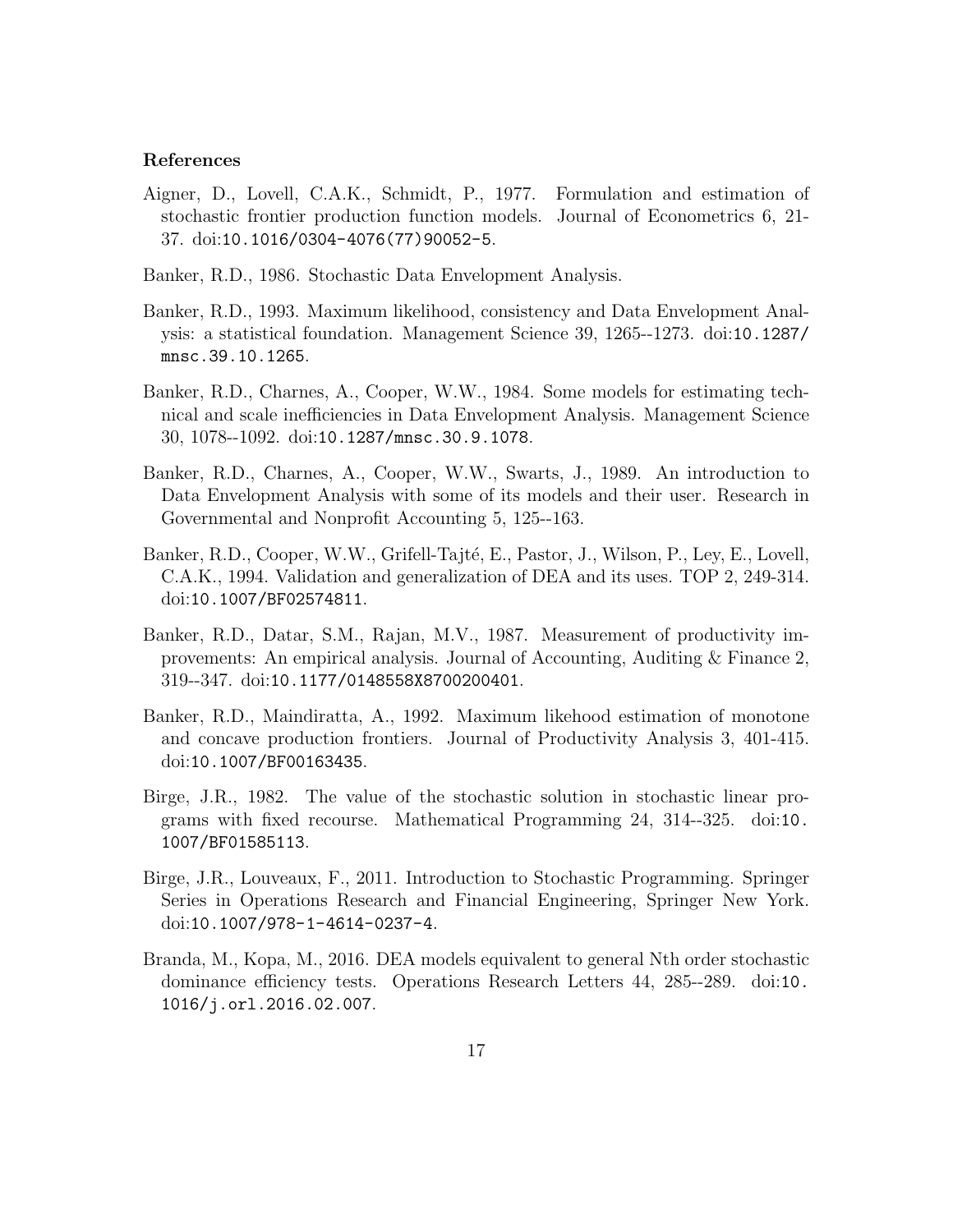- <span id="page-17-8"></span>Brandouy, O., Kerstens, K., Van de Woestyne, I., 2015. Frontier-based vs. traditional mutual fund ratings: A first backtesting analysis. European Journal of Operational Research 242, 332--342. doi:[10.1016/j.ejor.2014.11.010](http://dx.doi.org/10.1016/j.ejor.2014.11.010).
- <span id="page-17-7"></span>Charles, V., Kumar, M., 2014. Satisfying Data Envelopment Analysis: An application to SERVQUAL efficiency. Measurement 51, 71–80. doi:[10.1016/j.](http://dx.doi.org/10.1016/j.measurement.2014.01.023) [measurement.2014.01.023](http://dx.doi.org/10.1016/j.measurement.2014.01.023).
- <span id="page-17-9"></span>Charles, V., Zavala, J.J., 2017. A satisficing DEA model to measure the customerbased brand equity. RAIRO-Operations Research doi:[10.1051/ro/2016041](http://dx.doi.org/10.1051/ro/2016041). forthcoming.
- <span id="page-17-3"></span>Charnes, A., Cooper, W.W., 1984. Preface to topics in Data Envelopment Analysis. Annals of Operations Research 2, 59-94. doi:[10.1007/BF01874733](http://dx.doi.org/10.1007/BF01874733).
- <span id="page-17-4"></span>Charnes, A., Cooper, W.W., Golany, B., Seiford, L., Stutz, J., 1985. Foundations of Data Envelopment Analysis for Pareto-Koopmans efficient empirical production functions. Journal of Econometrics 30, 91--107. doi:[10.1016/0304-4076\(85\)](http://dx.doi.org/10.1016/0304-4076(85)90133-2) [90133-2](http://dx.doi.org/10.1016/0304-4076(85)90133-2).
- <span id="page-17-6"></span>Charnes, A., Cooper, W.W., Huang, Z.M., Sun, D.B., 1990. Polyhedral cone-ratio DEA models with an illustrative application to large commercial banks. Journal of Econometrics 46, 73--91. doi:[10.1016/0304-4076\(90\)90048-X](http://dx.doi.org/10.1016/0304-4076(90)90048-X).
- <span id="page-17-5"></span>Charnes, A., Cooper, W.W., Li, S., 1989. Using Data Envelopment Analysis to evaluate efficiency in the economic performance of Chinese cities. Socio-Economic Planning Sciences 23, 325--344. doi:[10.1016/0038-0121\(89\)90001-3](http://dx.doi.org/10.1016/0038-0121(89)90001-3).
- <span id="page-17-0"></span>Charnes, A., Cooper, W.W., Rhodes, E., 1978. Measuring the efficiency of decision making units. European Journal of Operational Research 2, 429--444. doi:[10.](http://dx.doi.org/10.1016/0377-2217(78)90138-8) [1016/0377-2217\(78\)90138-8](http://dx.doi.org/10.1016/0377-2217(78)90138-8).
- <span id="page-17-1"></span>Charnes, A., Cooper, W.W., Rhodes, E., 1979. Measuring the efficiency of decision- -making units. European Journal of Operational Research 3, 339. doi:[10.1016/](http://dx.doi.org/10.1016/0377-2217(79)90229-7) [0377-2217\(79\)90229-7](http://dx.doi.org/10.1016/0377-2217(79)90229-7).
- <span id="page-17-2"></span>Charnes, A., Cooper, W.W., Rhodes, E., 1981. Evaluating program and managerial efficiency: An application of Data Envelopment Analysis to program follow through. Management Science 27, 668--697. doi:[10.1287/mnsc.27.6.668](http://dx.doi.org/10.1287/mnsc.27.6.668).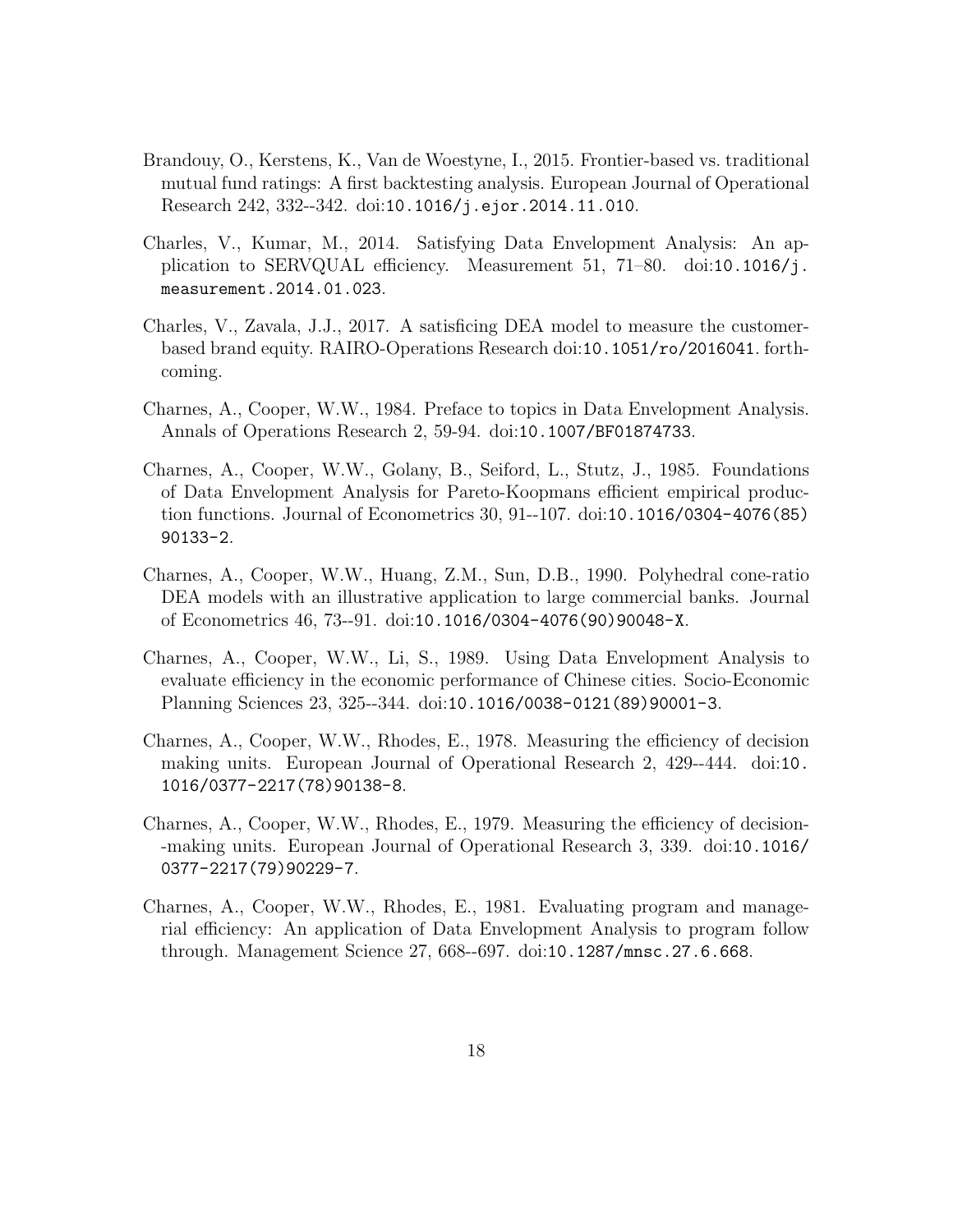- <span id="page-18-1"></span>Charnes, A., Cooper, W.W., Seiford, L., Stutz, J., 1982. A multiplicative model for efficiency analysis. Socio-Economic Planning Sciences 16, 223--224. doi:[10.1016/](http://dx.doi.org/10.1016/0038-0121(82)90029-5) [0038-0121\(82\)90029-5](http://dx.doi.org/10.1016/0038-0121(82)90029-5).
- <span id="page-18-2"></span>Charnes, A., Cooper, W.W., Seiford, L., Stutz, J., 1983. Invariant multiplicative efficiency and piecewise Cobb-Douglas envelopments. Operations Research Letters 2, 101--103. doi:[10.1016/0167-6377\(83\)90014-7](http://dx.doi.org/10.1016/0167-6377(83)90014-7).
- <span id="page-18-6"></span>Chen, T., 2002. A comparison of chance-constrained DEA and stochastic frontier analysis: bank efficiency in Taiwan. Journal of the Operational Research Society 53, 492--500. doi:[10.1057/palgrave.jors.2601318](http://dx.doi.org/10.1057/palgrave.jors.2601318).
- <span id="page-18-7"></span>Cooper, W.W., Deng, H., Huang, Z., Li, S.X., 2004. Chance constrained programming approaches to congestion in stochastic Data Envelopment Analysis. European Journal of Operational Research 155, 487--501. doi:[10.1016/s0377-2217\(02\)](http://dx.doi.org/10.1016/s0377-2217(02)00901-3) [00901-3](http://dx.doi.org/10.1016/s0377-2217(02)00901-3).
- <span id="page-18-5"></span>Cooper, W.W., Deng, H., Huang, Z., Li, S.X., et al., 2002. Chance constrained programming approaches to technical efficiencies and inefficiencies in stochastic Data Envelopment Analysis. Journal of the Operational Research Society 53, 1347--1356. doi:[10.1057/palgrave.jors.2601433](http://dx.doi.org/10.1057/palgrave.jors.2601433).
- <span id="page-18-8"></span>Cooper, W.W., Huang, Z., Lelas, V., Li, S.X., Olesen, O.B., 1998. Chance constrained programming formulations for stochastic characterizations of efficiency and dominance in DEA. Journal of Productivity Analysis 9, 53--79. doi:[10.1023/A:1018320430249](http://dx.doi.org/10.1023/A:1018320430249).
- <span id="page-18-4"></span>Desai, A., Schinnar, A.P., 1987. Stochastic Data Envelopment Analysis. Working Paper. College of Business, The Ohio State University.
- <span id="page-18-0"></span>Farrell, M.J., 1957. The measurement of productive efficiency. Journal of the Royal Statistical Society: Series A (Statistics in Society) 120, 253--281. doi:[10.2307/](http://dx.doi.org/10.2307/2343100) [2343100](http://dx.doi.org/10.2307/2343100).
- <span id="page-18-3"></span>Fried, H.O., Lovell, C., Schmidt, S.S. (Eds.), 2008. The Measurement of Productive Efficiency: Techniques and Applications. Oxford University Press, UK. doi:[10.](http://dx.doi.org/10.1093/acprof:oso/9780195183528.001.0001) [1093/acprof:oso/9780195183528.001.0001](http://dx.doi.org/10.1093/acprof:oso/9780195183528.001.0001).
- <span id="page-18-9"></span>Hall, P., Simar, L., 2002. Estimating a changepoint, boundary, or frontier in the presence of observation error. Journal of the American Statistical Association 97, 523--534. doi:[10.1198/016214502760047050](http://dx.doi.org/10.1198/016214502760047050).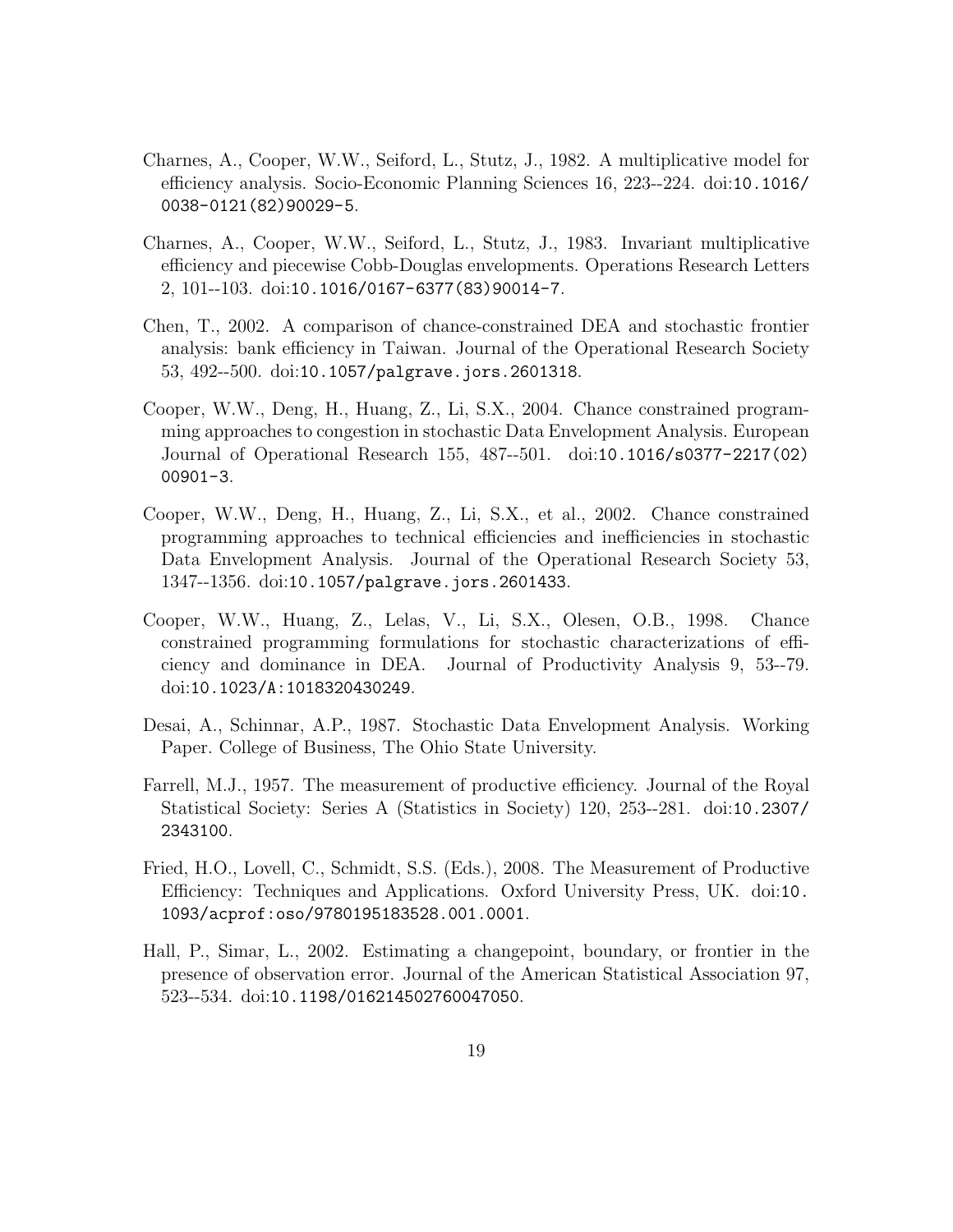- <span id="page-19-7"></span>Huang, Z., Li, S.X., 1996. Dominance stochastic models in Data Envelopment Analysis. European Journal of Operational Research 95, 390--403. doi:[10.1016/](http://dx.doi.org/10.1016/0377-2217(95)00293-6) [0377-2217\(95\)00293-6](http://dx.doi.org/10.1016/0377-2217(95)00293-6).
- <span id="page-19-9"></span>Huang, Z., Li, S.X., 2001. Stochastic DEA models with different types of inputoutput disturbances. Journal of Productivity Analysis 15, 95--113. doi:[10.1023/A:](http://dx.doi.org/10.1023/A:1007874304917) [1007874304917](http://dx.doi.org/10.1023/A:1007874304917).
- <span id="page-19-0"></span>Koopmans, T.C., 1951. Analysis of production as an efficient combination of activities, in: Koopmans, T.C. (Ed.), Activity Analysis of Production and Allocation, J. Wiley, New York. pp. 33--97.
- <span id="page-19-2"></span>Kuosmanen, T., 2008. Representation theorem for convex nonparametric least squares. Econometrics Journal 11, 308-325. doi:[10.1111/j.1368-423X.2008.](http://dx.doi.org/10.1111/j.1368-423X.2008.00239.x) [00239.x](http://dx.doi.org/10.1111/j.1368-423X.2008.00239.x).
- <span id="page-19-3"></span>Kuosmanen, T., Johnson, A., 2010. Data Envelopment Analysis as nonparametric least square regression. Operations Research 58, 149-160. doi:[10.1287/opre.](http://dx.doi.org/10.1287/opre.1090.0722) [1090.0722](http://dx.doi.org/10.1287/opre.1090.0722).
- <span id="page-19-5"></span>Kuosmanen, T., Johnson, A., Saastamoinen, A., 2015. Stochastic nonparametric approach to efficiency analysis: A united framework, in: Zhu, J. (Ed.), Data Envelopment Analysis. Springer US. volume 221, pp. 191-224. doi:[10.1007/](http://dx.doi.org/10.1007/978-1-4899-7553-9_7) [978-1-4899-7553-9\\_7](http://dx.doi.org/10.1007/978-1-4899-7553-9_7).
- <span id="page-19-4"></span>Kuosmanen, T., Kortelainen, M., 2012. Stochastic non-smooth envelopment of data: Semi-parametric frontier estimation subject to shape constraints. Journal of Productivity Analysis 38, 11-28. doi:[10.1007/s11123-010-0201-3](http://dx.doi.org/10.1007/s11123-010-0201-3).
- <span id="page-19-6"></span>Land, K.C., Lovell, C., Thore, S., 1993. Chance-constrained Data Envelopment Analysis. Managerial and Decision Economics 14, 541--554. doi:[10.1002/mde.](http://dx.doi.org/10.1002/mde.4090140607) [4090140607](http://dx.doi.org/10.1002/mde.4090140607).
- <span id="page-19-8"></span>Li, S.X., 1998. Stochastic models and variable returns to scales in Data Envelopment Analysis. European Journal of Operational Research 104, 532--548. doi:[10.1016/](http://dx.doi.org/10.1016/s0377-2217(97)00002-7) [s0377-2217\(97\)00002-7](http://dx.doi.org/10.1016/s0377-2217(97)00002-7).
- <span id="page-19-1"></span>Liu, J.S., Lu, L.Y.Y., Lu, W., Lin, B.J.Y., 2013a. Data Envelopment Analysis 1978-- 2010: A citation-based literature survey. Omega  $41, 3-15$ . doi:[10.1016/j.omega.](http://dx.doi.org/10.1016/j.omega.2010.12.006) [2010.12.006](http://dx.doi.org/10.1016/j.omega.2010.12.006).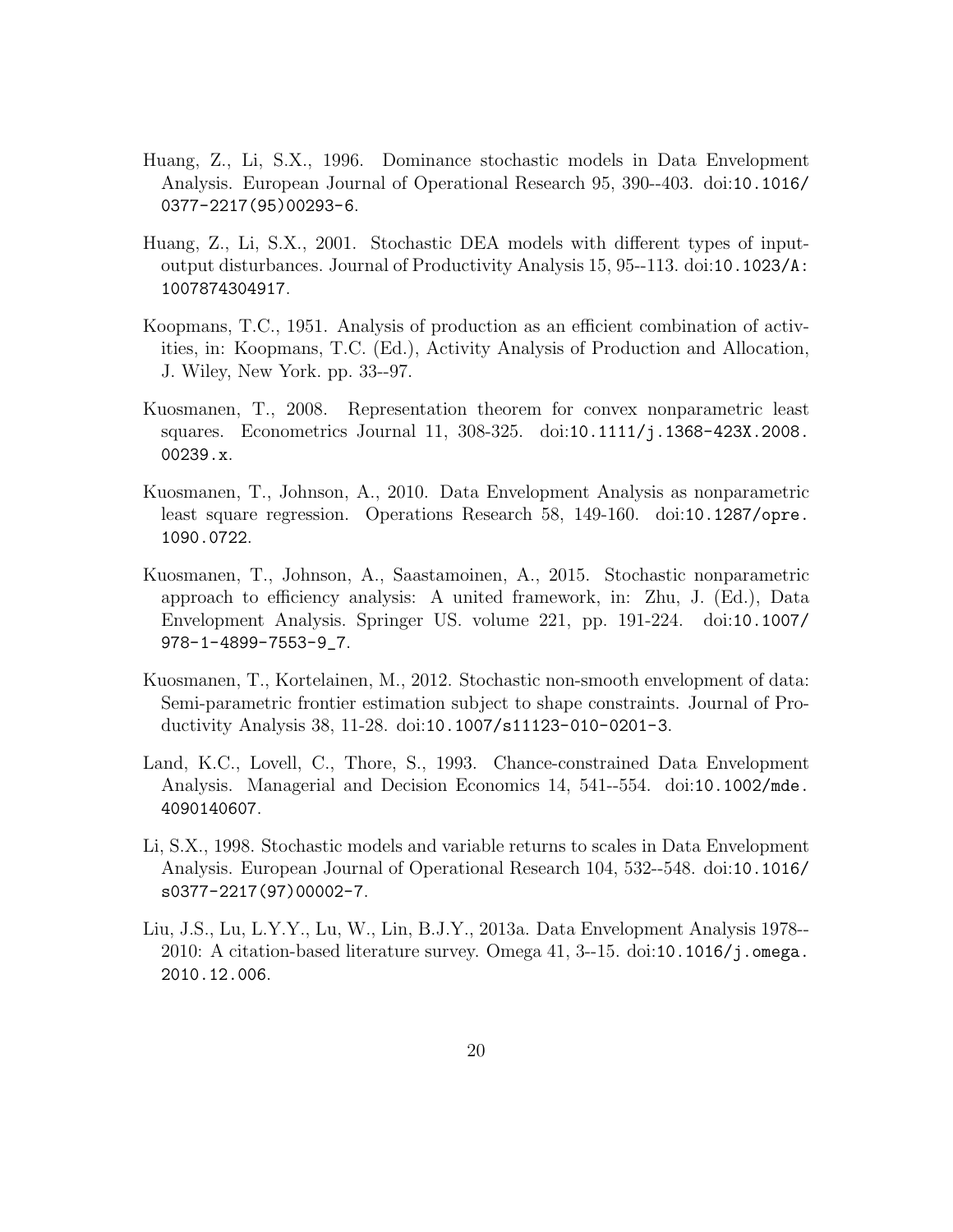- <span id="page-20-1"></span>Liu, J.S., Lu, L.Y.Y., Lu, W., Lin, B.J.Y., 2013b. A survey of DEA applications. Omega 41, 893--902. doi:[10.1016/j.omega.2012.11.004](http://dx.doi.org/10.1016/j.omega.2012.11.004).
- <span id="page-20-3"></span>Meeusen, W., van der Broeck, 1977. Efficiency estimation from Cobb-Douglas production functions with composite error. International Economic Review 18, 435- 444. doi:[10.2307/2525757](http://dx.doi.org/10.2307/2525757).
- <span id="page-20-10"></span>Olesen, O., Petersen, N., 2015. Stochastic Data Envelopment Analysis--a review. European Journal of Operational Research doi:[10.1016/j.ejor.2015.07.058](http://dx.doi.org/10.1016/j.ejor.2015.07.058).
- <span id="page-20-6"></span>Olesen, O.B., 2006. Comparing and combining two approaches for chance constrained DEA. Journal of Productivity Analysis 26, 103--119. doi:[10.1007/](http://dx.doi.org/10.1007/s11123-006-0008-4) [s11123-006-0008-4](http://dx.doi.org/10.1007/s11123-006-0008-4).
- <span id="page-20-5"></span>Olesen, O.B., Petersen, N., 1995. Chance constrained efficiency evaluation. Management Science 41, 442--457. doi:[10.1287/mnsc.41.3.442](http://dx.doi.org/10.1287/mnsc.41.3.442).
- <span id="page-20-8"></span>Ruggiero, J., 2004. Data Envelopment Analysis with stochastic data. Journal of the Operational Research Society 55, 1008-1012. doi:[10.1057/palgrave.jors.](http://dx.doi.org/10.1057/palgrave.jors.2601779) [2601779](http://dx.doi.org/10.1057/palgrave.jors.2601779).
- <span id="page-20-0"></span>Seiford, L.M., Thrall, R.M., 1990. Recent developments in DEA: the mathematical programming approach to frontier analysis. Journal of Econometrics 46, 7--38. doi:[10.1016/0304-4076\(90\)90045-U](http://dx.doi.org/10.1016/0304-4076(90)90045-U).
- <span id="page-20-2"></span>Sengupta, J., 1982. Efficiency measurement in stochastic input-output systems. International Journal of Systems Science 13, 273--287. doi:[10.1080/](http://dx.doi.org/10.1080/00207728208926348) [00207728208926348](http://dx.doi.org/10.1080/00207728208926348).
- <span id="page-20-4"></span>Sengupta, J.K., 1989. Measuring economic efficiency with stochastic input-output data. International Journal of Systems Science 20, 203--213. doi:[10.1080/](http://dx.doi.org/10.1080/00207728908910120) [00207728908910120](http://dx.doi.org/10.1080/00207728908910120).
- <span id="page-20-7"></span>Sengupta, J.K., Sfeir, R.E., 1988. Minimax method of measuring productive efficiency. International Journal of Systems Science 19, 889-904. doi:[10.1080/](http://dx.doi.org/10.1080/00207728808547172) [00207728808547172](http://dx.doi.org/10.1080/00207728808547172).
- <span id="page-20-9"></span>Simar, L., 2007. How to improve the performances of DEA/FDH estimators in the presence of noise? Journal of Productivity Analysis 28, 183--201. doi:[10.1007/](http://dx.doi.org/10.1007/s11123-007-0057-3) [s11123-007-0057-3](http://dx.doi.org/10.1007/s11123-007-0057-3).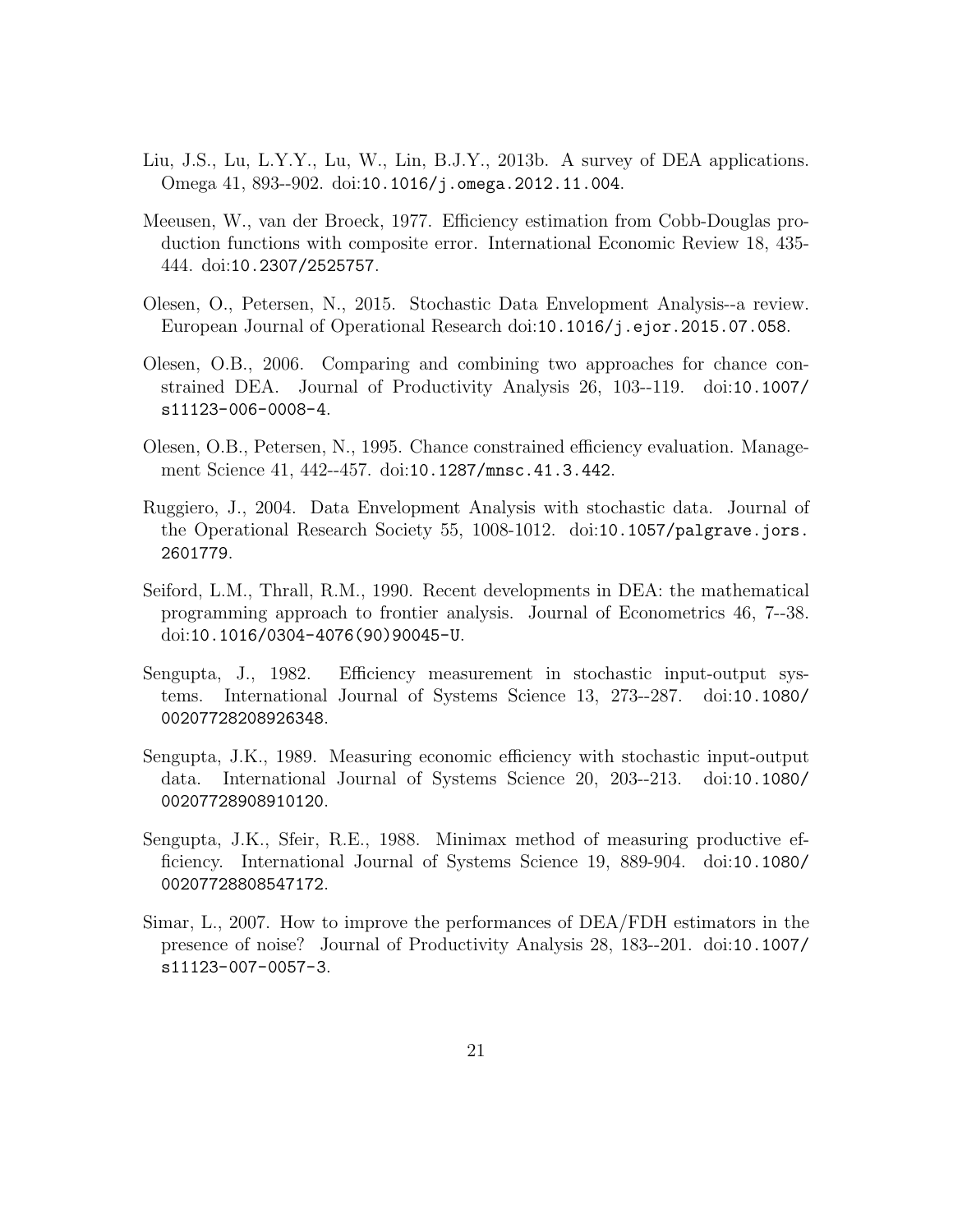- <span id="page-21-5"></span>Sueyoshi, T., 2000. Stochastic DEA for restructure strategy: an application to a Japanese petroleum company. Omega 28, 385--398. doi:[10.1016/s0305-0483\(99\)](http://dx.doi.org/10.1016/s0305-0483(99)00069-9) [00069-9](http://dx.doi.org/10.1016/s0305-0483(99)00069-9).
- <span id="page-21-6"></span>Talluri, S., Narasimhan, R., Nair, A., 2006. Vendor performance with supply risk: A chance-constrained DEA approach. International Journal of Production Economics 100, 212--222. doi:[10.1016/j.ijpe.2004.11.012](http://dx.doi.org/10.1016/j.ijpe.2004.11.012).
- <span id="page-21-1"></span>Thanassoulis, E., Portela, M., Despić, O., 2008. The mathematical programming approach to efficiency analysis, in: Fried, H.O., Lovell, C., Schmidt, S.S. (Eds.), The Measurement of Productive Efficiency: Techniques and Applications. Oxford University Press. doi:[10.1093/acprof:oso/9780195183528.003.0003](http://dx.doi.org/10.1093/acprof:oso/9780195183528.003.0003).
- <span id="page-21-0"></span>Thompson, R.G., Singleton, F.D., Thrall, R.M., Smith, B.A., 1986. Comparative site evaluations for locating a high-energy physics lab in Texas. Interfaces 16, 35--49. doi:[10.1287/inte.16.6.35](http://dx.doi.org/10.1287/inte.16.6.35).
- <span id="page-21-7"></span>Tsolas, I., Charles, V., 2015. Incorporating risk into bank efficiency: A satisficing DEA approach to assess the Greek banking crisis. Expert Systems with Applications 42, 3491–3500. doi:[10.1016/j.eswa.2014.12.033](http://dx.doi.org/10.1016/j.eswa.2014.12.033).
- <span id="page-21-3"></span>Udhayakumar, A., Charles, V., Kumar, M., 2011. Stochastic simulation based genetic algorithm for chance constrained Data Envelopment Analysis problems. Omega 39, 387--397. doi:[10.1016/j.omega.2010.09.002](http://dx.doi.org/10.1016/j.omega.2010.09.002).
- <span id="page-21-4"></span>Wei, G., Chen, J., Wang, J., 2014. Stochastic efficiency analysis with a reliability consideration. Omega 48. doi:[10.1016/j.omega.2014.04.001](http://dx.doi.org/10.1016/j.omega.2014.04.001).
- <span id="page-21-2"></span>Zhou, P., Ang, B.W., Poh, K.L., 2008. A survey of Data Envelopment Analysis in energy and environmental studies. European Journal of Operational Research 189, 1--18. doi:[10.1016/j.ejor.2007.04.042](http://dx.doi.org/10.1016/j.ejor.2007.04.042).